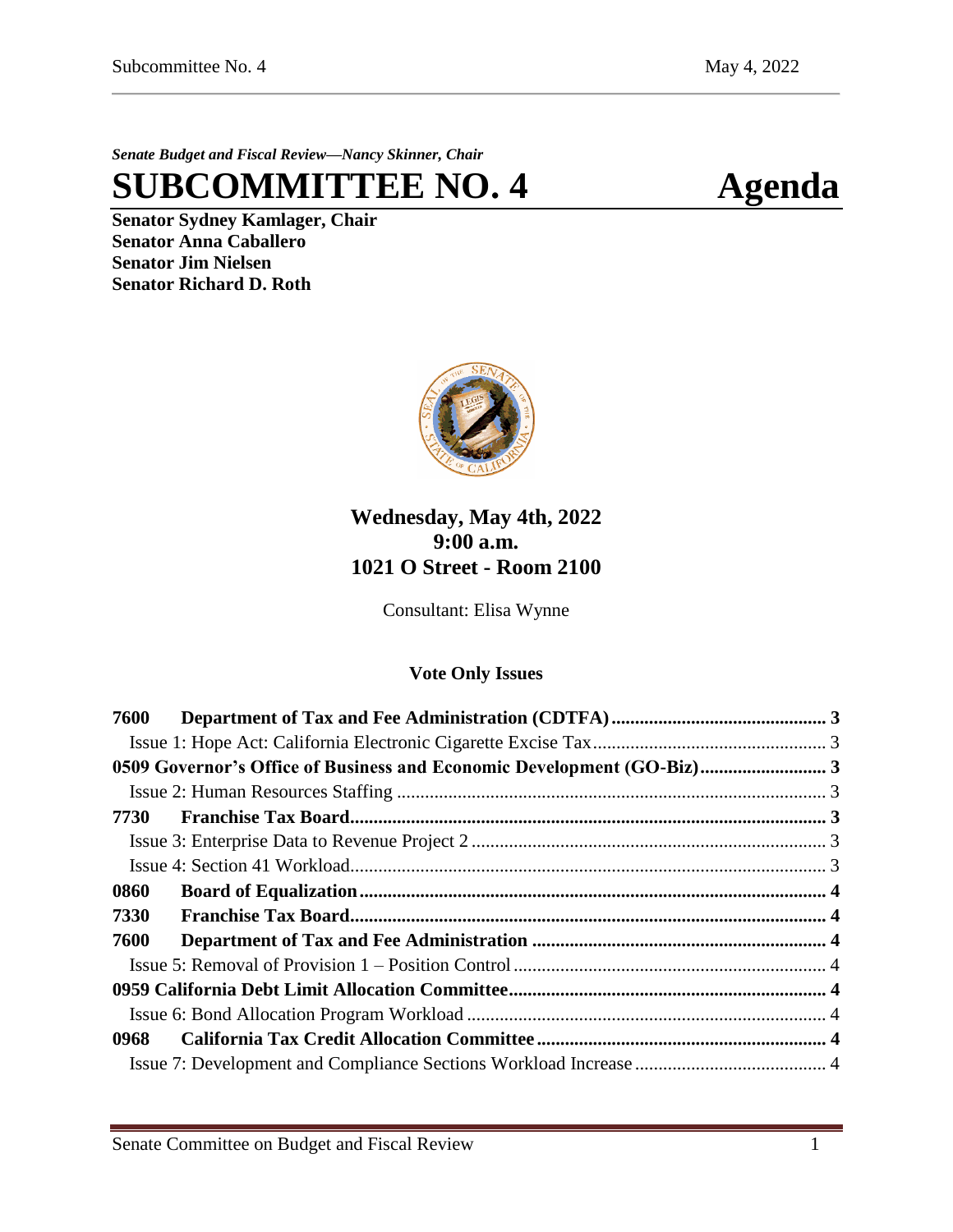| 0971 California Alternative Energy and Advanced Transportation Financing Authority        |  |
|-------------------------------------------------------------------------------------------|--|
|                                                                                           |  |
| Issue 8: CA Hub for Energy Efficiency Financing Pilot Programs Administration             |  |
| Issue 9: Expanded Staff Resources for Administration of the Sales Tax Exclusion Program 6 |  |
|                                                                                           |  |
|                                                                                           |  |
|                                                                                           |  |
|                                                                                           |  |

## **Issues for Discussion**

| Issue 14: California State Employees Telework and Healthcare Stipends  11                |  |
|------------------------------------------------------------------------------------------|--|
| 0509 Governor's Office of Business and Economic Development (GO-Biz) - IBank 12          |  |
|                                                                                          |  |
|                                                                                          |  |
| 0950                                                                                     |  |
|                                                                                          |  |
|                                                                                          |  |
|                                                                                          |  |
|                                                                                          |  |
|                                                                                          |  |
|                                                                                          |  |
|                                                                                          |  |
| Issue 21: Putting Wealth to Work – Supporting Children in Foster Care and Those Impacted |  |
|                                                                                          |  |
| 0509 Governor's Office of Business and Economic Development (GO-Biz) 24                  |  |
|                                                                                          |  |
|                                                                                          |  |

**Public Comment** Pursuant to the Americans with Disabilities Act, individuals who, because of a disability, need special assistance to attend or participate in a Senate Committee hearing, or in connection with other Senate services, may request assistance at the Senate Rules Committee, 1020 N Street, Suite 255 or by calling (916) 651-1505. Requests should be made one week in advance whenever possible.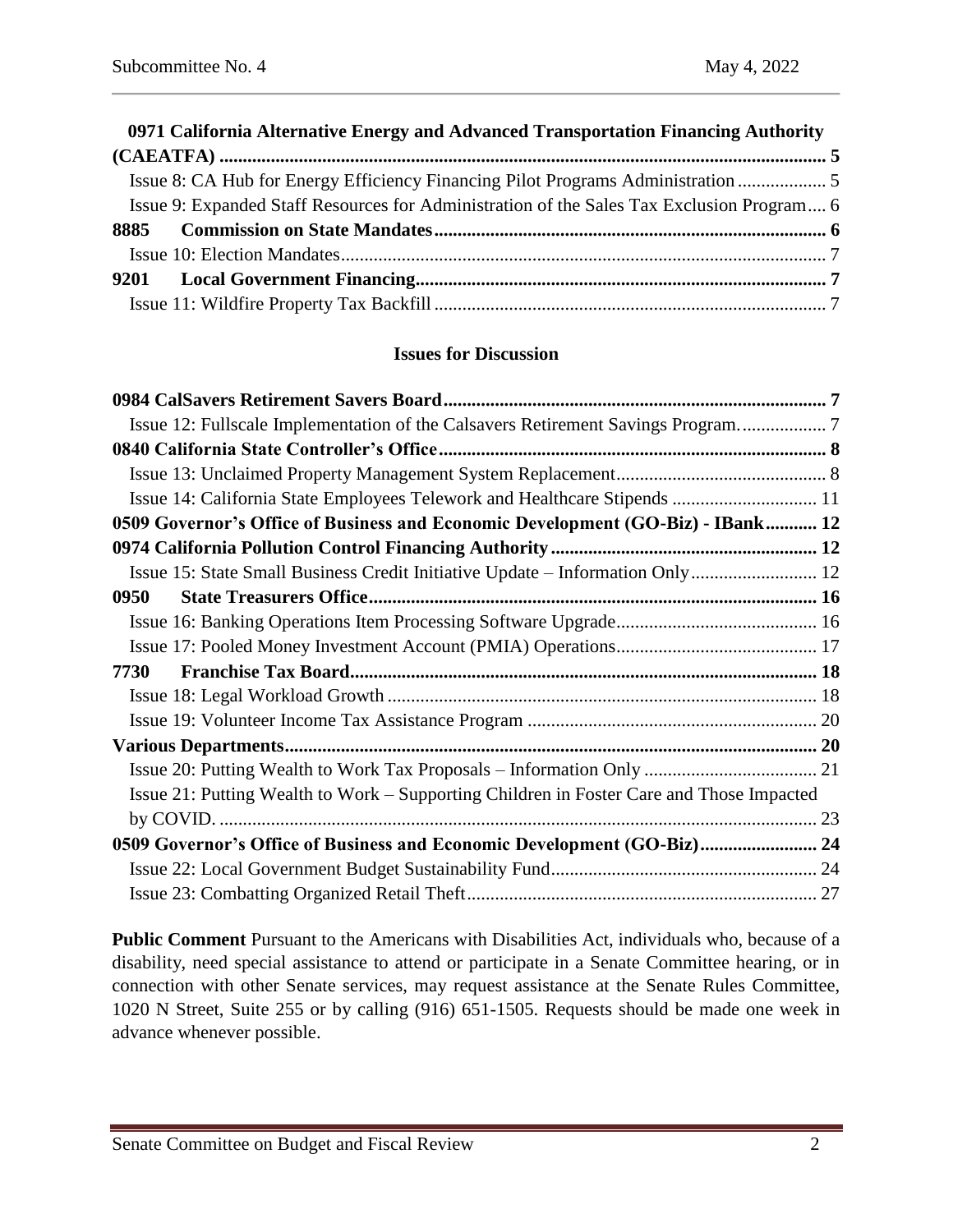## **ITEMS FOR VOTE ONLY**

## <span id="page-2-0"></span>**7600 DEPARTMENT OF TAX AND FEE ADMINISTRATION (CDTFA)**

#### <span id="page-2-1"></span>**Issue 1: Hope Act: California Electronic Cigarette Excise Tax**

**Request.** The Governor's budget requests \$1.4 million E-Cig Fund for 5.5 positions and 9,253.5 for 3.5 positions and 15,253 hours in 2024-25 for mandated workload associated with SB 395, the Healthy Outcomes and Prevention Education (HOPE) Act. This item was previously heard in subcommittee #4 on February 2, 2022.

**Staff Recommendation.** Approve as budgeted.

## <span id="page-2-2"></span>**0509 GOVERNOR'S OFFICE OF BUSINESS AND ECONOMIC DEVELOPMENT (GO-BIZ)**

## <span id="page-2-3"></span>**Issue 2: Human Resources Staffing**

**Budget.** The Governor's budget includes \$110,000 (General Fund) in 2022-23 and ongoing to support one new permanent position to allow the Human Resources Unit to provide administrative support for Department's growing and new programs. This item was previously heard in subcommittee #4 on February 9, 2022.

**Staff Recommendation.** Approve as budgeted.

## <span id="page-2-4"></span>**7730 FRANCHISE TAX BOARD**

#### <span id="page-2-5"></span>**Issue 3: Enterprise Data to Revenue Project 2**

**Budget.** The Governor's budget requests \$151.1 million General Fund and 17.0 permanent positions, 23.5 full time equivalent limited-term positions, and 21.0 permanent-intermittent positions to begin second-year implementation of the Enterprise Data to Revenue (EDR2) project, which is the second phase of the Tax System Modernization (TSM) plan at the Franchise Tax Board. The resources received from this proposal will allow FTB to continue supporting the optimization of business processes throughout the EDR2 life cycle. This item was previously heard in subcommittee #4 on February 2, 2022.

**Staff Recommendation.** Approve as budgeted.

<span id="page-2-6"></span>**Issue 4: Section 41 Workload**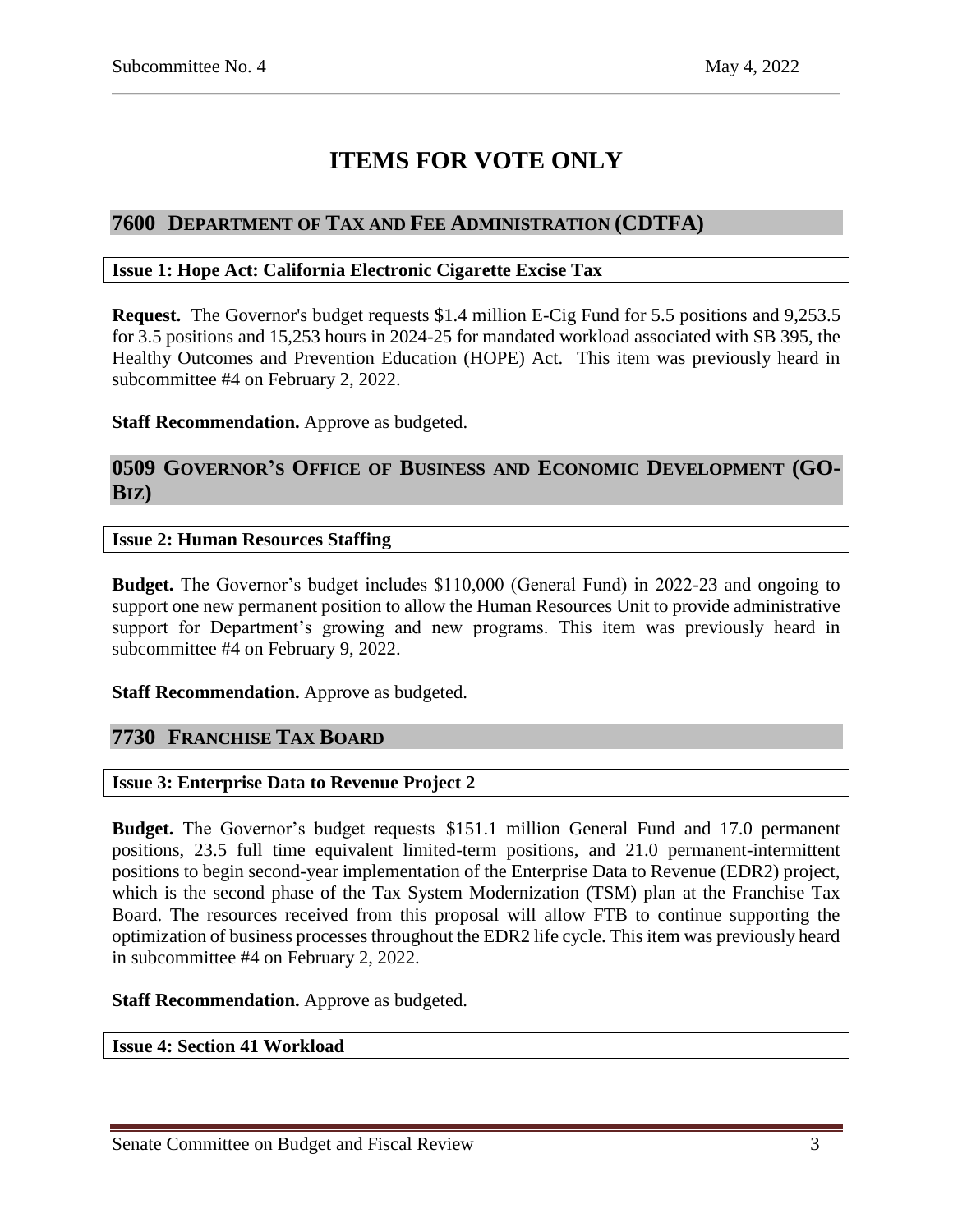**Budget.** The Governor's budget requests \$657,000 General Fund and 4 permanent positions in 2022-23; \$610,000 General Fund in 2023-24; \$760,000 General Fund and one permanent position in 2024-25; and \$749,000 General Fund in 2025-26 and ongoing for the Franchise Tax Board. This will allow the Economical and Statistical Research Bureau (ESRB) to manage the increasing workload due to the volume of bills with a Revenue and Taxation Code (R&TC) Section 41 reporting requirement. This item was previously heard in subcommittee #4 on February 2, 2022.

**Staff Recommendation.** Approve as budgeted.

## <span id="page-3-0"></span>**0860 BOARD OF EQUALIZATION**

## <span id="page-3-1"></span>**7330 FRANCHISE TAX BOARD**

## <span id="page-3-2"></span>**7600 DEPARTMENT OF TAX AND FEE ADMINISTRATION**

#### <span id="page-3-3"></span>**Issue 5: Removal of Provision 1 – Position Control**

**Request.** The Governor's budget includes the elimination of provisional language from the budget act items from the Board of Equalization, the Franchise Tax Board, and the Department of Tax and Fee Administration that required notification to the Joint Legislative Budget Committee if specified positions were redirected from their intended purposes. This item was previously heard in subcommittee #4 on February 2, 2022.

**Staff Recommendation.** Reject proposal. Staff continues to feel there is merit in keeping Provision 1 in place.

## <span id="page-3-4"></span>**0959 CALIFORNIA DEBT LIMIT ALLOCATION COMMITTEE**

#### <span id="page-3-5"></span>**Issue 6: Bond Allocation Program Workload**

**Request.** The Governor's budget requests \$1,036,000 for six permanent positions: 5 AGPAs and 1 SSM I Specialist for FY 2022-23 and ongoing to accommodate workload for the California Debt Limit Allocation Committee (CDLAC) and its support areas. This item was previously heard in subcommittee #4 on February 2, 2022.

**Staff Recommendation.** Approve as budgeted.

## <span id="page-3-6"></span>**0968 CALIFORNIA TAX CREDIT ALLOCATION COMMITTEE**

#### <span id="page-3-7"></span>**Issue 7: Development and Compliance Sections Workload Increase**

**Request.** The Governor's budget requests an increase for the California Tax Credit Allocation Committee (CTCAC) of \$1,423,000 for fiscal year 2022-23 and ongoing to hire eight new staff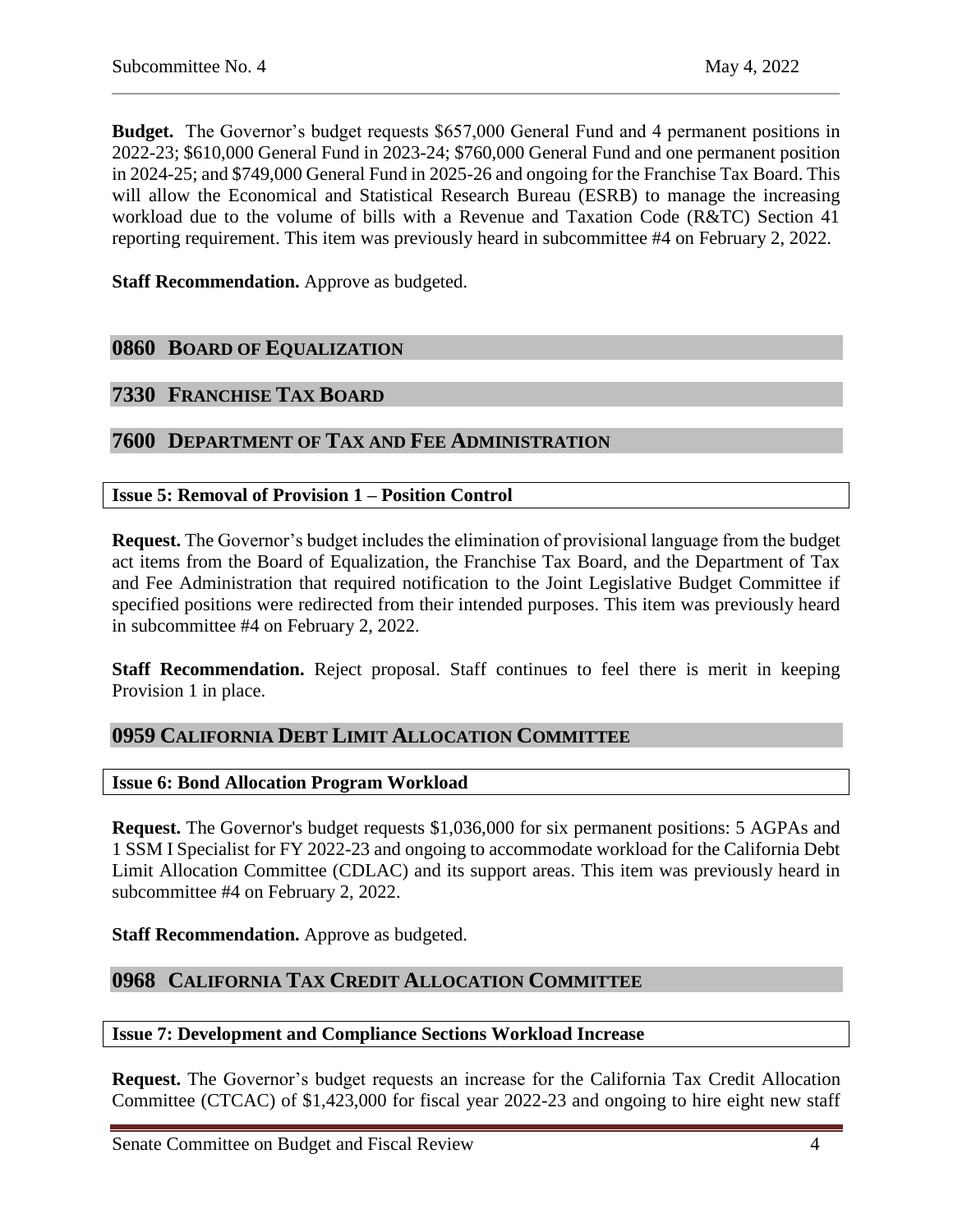members; six Associate Governmental Program Analyst (AGPA) positions, one Research Data Specialist I (RDS) position, and one Staff Services Manager (SSM I) (Supervisor) position to accommodate workload increases. This item was previously heard in subcommittee #4 on February 2, 2022.

## **Staff Recommendation.** Approve as budgeted.

## <span id="page-4-0"></span>**0971 CALIFORNIA ALTERNATIVE ENERGY AND ADVANCED TRANSPORTATION FINANCING AUTHORITY (CAEATFA)**

## <span id="page-4-1"></span>**Issue 8: CA Hub for Energy Efficiency Financing Pilot Programs Administration**

**Budget Request.** The California Alternative Energy & Advanced Transportation Financing Authority (CAEATFA) requests additional reimbursement and expenditure authority in the amount of \$27.4 million for FY 2022-23 and available through FY 2026-27 to (1) continue to appropriately carry out its functions as the administrator of the California Hub for Energy Efficiency Financing (CHEEF) programs on behalf of the California Public Utilities Commission (CPUC), and (2) allow for the incorporation of non-ratepayer funds to expand the reach of the programs. To support the continued administration, scaling and expansion of the CHEEF programs, CAEATFA requests authority to hire five (5) new permanent staff positions: One (1) Staff Services Manager I, three (3) Associate Governmental Program Analysts (AGPAs), and one (1) Office Technician (OT).

#### **Background:**

The CHEEF financing pilot programs were established to "test new and innovative strategies to help leverage ratepayer and private financing to assist in achieving energy efficiency goals. The CHEEF programs focus on attracting and leveraging private capital, given the challenge in meeting the State's energy efficiency goals using traditional approaches of IOU rebates and incentives. The CHEEF creates a centralized platform serving as an open-market infrastructure to encourage additional private capital investment for energy efficiency and demand response measures. To the extent the funding source allows, the CHEEF programs support the state's decarbonization goals by facilitating the adoption of heat pump technology for air and water heating in existing buildings, while also lowering costs and expanding access to capital for Californians.

The CHEEF programs are currently supported with investor-owned utility (IOU) ratepayer funds that are approved and authorized by the CPUC. This request aligns CAEATFA's reimbursement and expenditure authority with the CPUC's August 5, 2021 Decision 20-08-022, which grants up to \$75.2 million in additional ratepayer funding to support the CHEEF programs through FY 2026- 27 and beyond, and allows for the incorporation of non-ratepayer funds. To support the expansion of the CHEEF to non-IOU customers or for energy saving projects not related to an IOU fuel, CAEATFA is pursuing other sources of funds

Over the five-year period, CAEATFA will continue transitioning the residential program from a "pilot" to a full "program;" improve operations for programs to support scale; create a seamless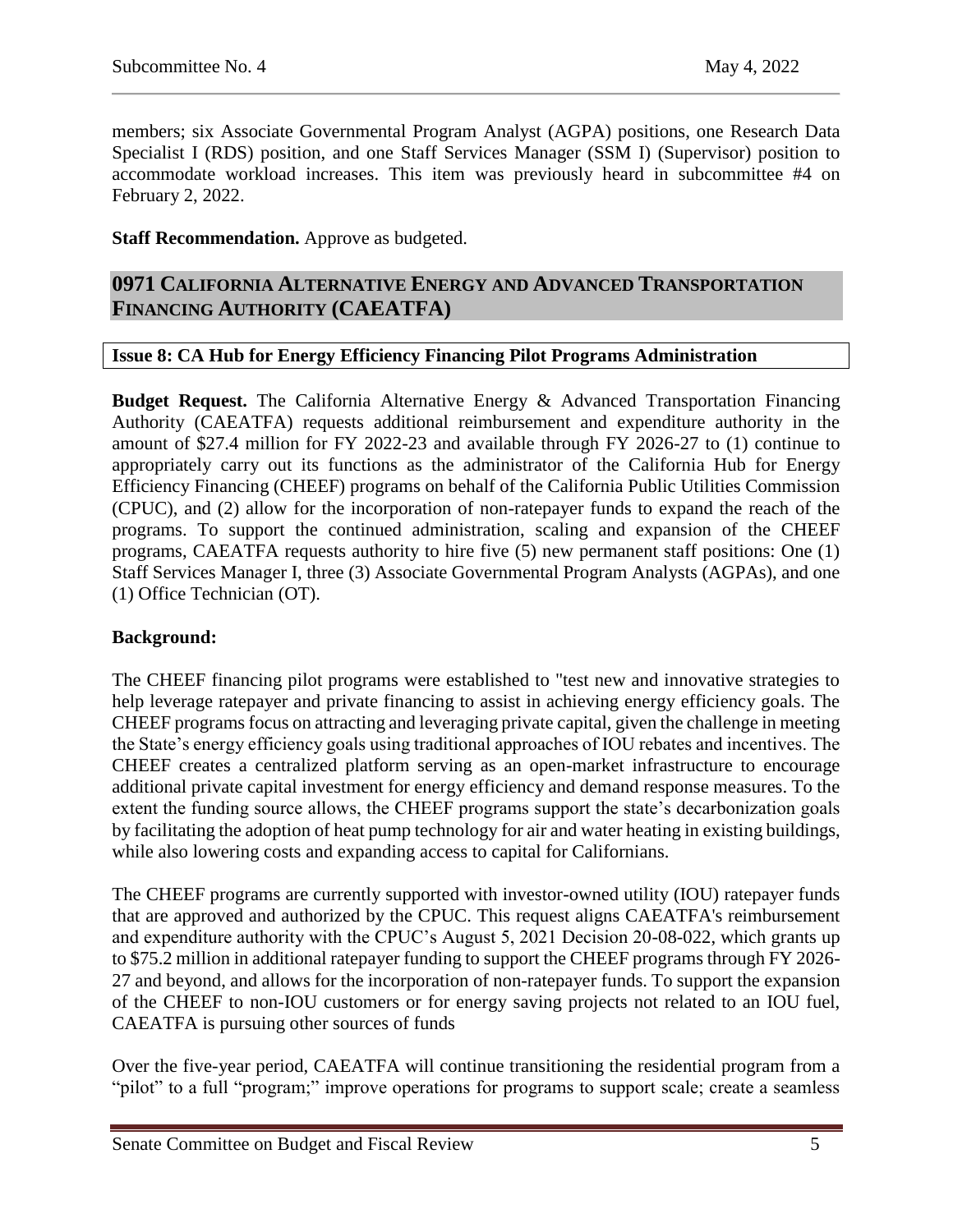statewide program to support customer investments for decarbonization; attract new and different types of private capital; and integrate with other programs, platforms and efforts.

**Staff Recommendation.** Approve as budgeted

#### <span id="page-5-0"></span>**Issue 9: Expanded Staff Resources for Administration of the Sales Tax Exclusion Program**

**Budget Request.** The California Alternative Energy & Advanced Transportation Financing Authority (CAEATFA) requests limited-term expenditure authority of \$315,000 to support two positions (a Staff Services Manager I - Specialist (SSM1) and Office Technician (OT)) beginning in fiscal year (FY) 2022-23 to continue the administration of the Sales Tax Exclusion (STE) program.

**Background:** The Sales Tax Exclusion (STE) Program is intended to promote the creation of California-based manufacturing, California-based jobs, advanced manufacturing, the reduction of greenhouse gases, or reductions in air and water pollution or energy consumption. The STE attracts and retains companies and economic activities in California that might otherwise locate or relocate to other states.

In 2010, the Sales and Use Tax Exclusion Program was established and authorized CAEATFA to grant a sales and use tax exclusion to eligible businesses that purchase equipment to design, produce, manufacture, or assemble Advanced Transportation Technologies or Alternative Source products, components, or systems until January 1, 2021. Future legislation expanded the STE Program to include Advanced Manufacturers and projects that process or utilize Recycled feedstock. The program was extended to January 1, 2026 and the criteria by which CAEATFA must evaluate applications was expanded to include the extent to which the project will result in the loss of permanent, full-time jobs in California, including the average and minimum wage for each classification of full-time employees proposed to be hired or not retained.

According to the BCP, the continued expansion of the program has led to a doubling of the applications received and processed, as well as of the compliance workload. As the program's eligibility pathways have expanded, the number and types of applications have correspondingly increased. Programmatic changes have also increased workload over the past few years and the due to the competitive nature of the Program, CAEATFA has established a competitive process for determining the order of review of applications, which requires an initial review of all applications received.

Given the current Program authorization until January 1, 2026, there remain at least four more years of workload growth, which cannot be timely and effectively executed by the existing number of staff.

**Staff Recommendation.** Approve April Finance Letter.

## <span id="page-5-1"></span>**8885 COMMISSION ON STATE MANDATES**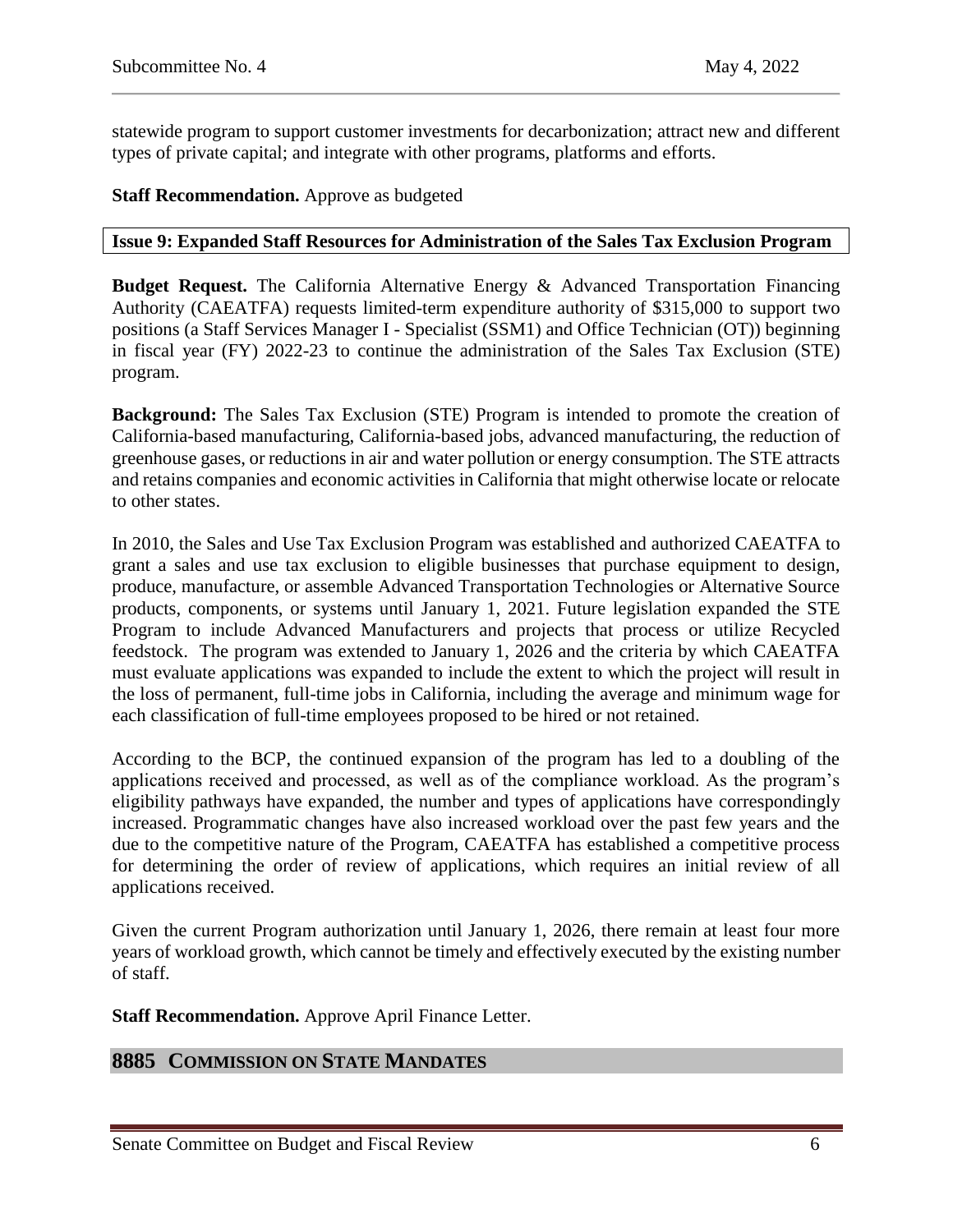## <span id="page-6-0"></span>**Issue 10: Election Mandates**

**Budget Request.** The Governor's finance letter requests an increase of \$5.791 million (one-time) and \$5.943 million ongoing General Fund to reimburse cities and counties for the workload costs associated with complying with Elections Code Section 3010.

**Background:** Election Code Section 3010 requires local election official to provide pre-paid postage on identification envelopes delivered to voters with their vote-by-mail ballots for specified elections. The Commission on State Mandates found Elections Code Section 3010, as amended by Chapter 120, Statutes of 2018 (AB 216), imposes a reimbursable state-mandated program.

**Staff Recommendation.** Approve Spring Finance Letter.

## <span id="page-6-1"></span>**9201 LOCAL GOVERNMENT FINANCING**

## <span id="page-6-2"></span>**Issue 11: Wildfire Property Tax Backfill**

**Budget Request.** The Governor's finance letter requests an increase of \$3,783,000 General Fund on a one-time basis to backfill Plumas County and El Dorado County for estimated 2021-22 and 2022-23 property tax revenue losses incurred as a result of the 2021 wildfires.

To receive funds appropriated in this item, each county shall submit to the Department of Finance a countywide claim detailing the losses incurred by the county and the cities and special districts located therein due to property damage caused by the wildfires in 2021. DOF will review and forward claims to the State Controller's Office.

**Staff Recommendation.** Staff notes this proposal is consistent with similar wildfire-related backfills in past budgets. Approve Spring Finance Letter.

## **ISSUES FOR DISCUSSION**

## <span id="page-6-3"></span>**0984 CALSAVERS RETIREMENT SAVERS BOARD**

#### <span id="page-6-4"></span>**Issue 12: Fullscale Implementation of the Calsavers Retirement Savings Program.**

**Budget Request.** The Governor's budget includes a General Fund loan of \$6 million from 2022- 23 through approximately 2024-25 to provide resources for the Board and the CalSavers Retirement Savings Program to continue to operate, including funding for existing staff, employer compliance enforcement services through the Franchise Tax Board (FTB), external consultants, and marketing, administrative, and overhead costs.

**Background:** The CalSavers Retirement Savings Program (CalSavers or Program) is overseen by the CalSavers Retirement Savings Board (Board) and provides a retirement savings program for private-sector workers who lack access to an employer-sponsored retirement savings plan.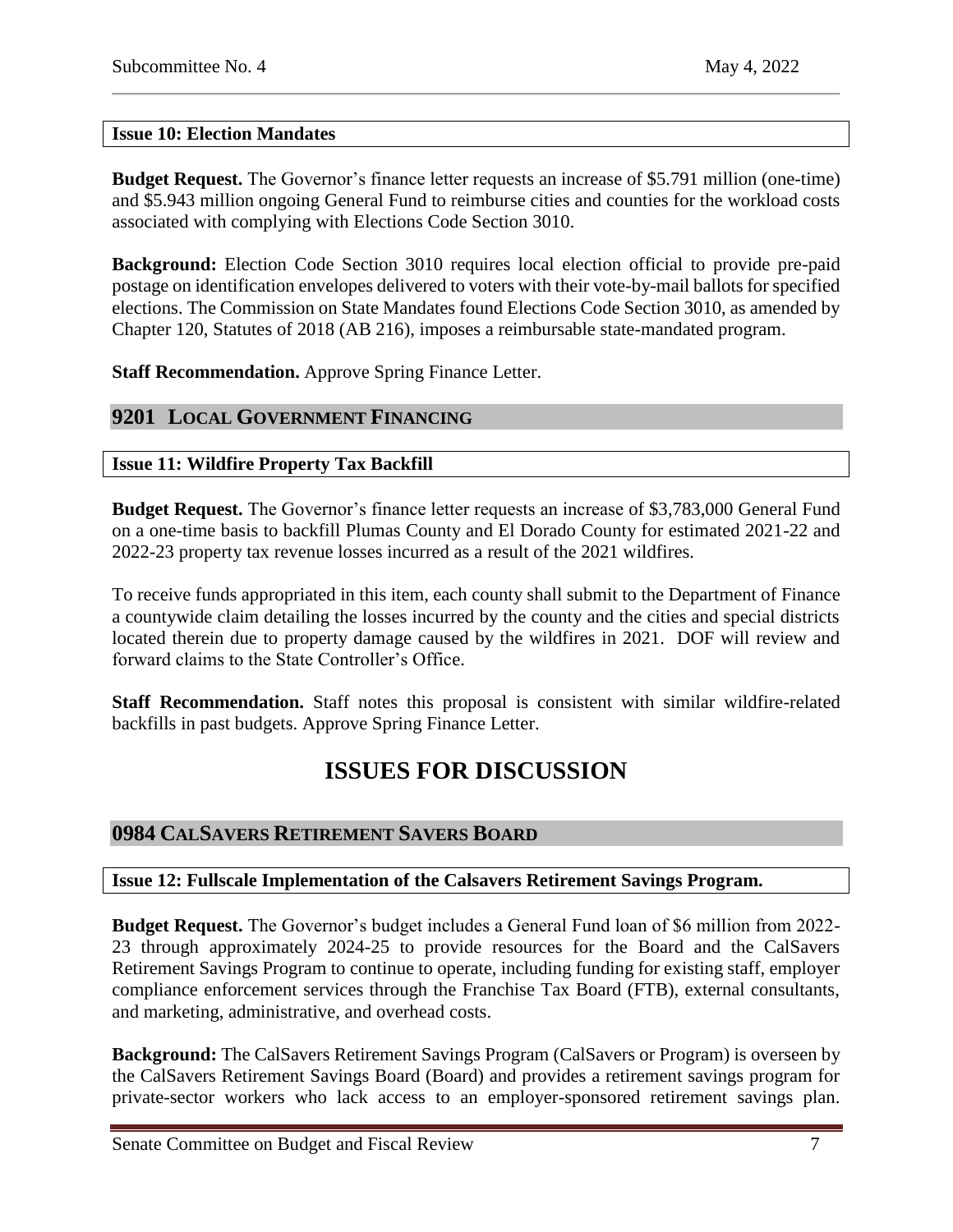Employers that do not offer a qualified retirement plan, and have at least five employees are required to facilitate CalSavers for their employees by specified deadlines or face penalties for noncompliance. The Program is voluntary for employees, but is operated on an automatic enrollment opt-out basis. Chapter 734, Statutes of 2012 (SB 1234) and Chapter 737, Statutes of 2012 (SB 923) established the Board for evaluating the financial and legal feasibility of the Program. The Board retained Overture Financial LLC (Overture) to complete a Market Analysis and Feasibility Study, and submitted a final report to the Legislature in March 2016, paving the way for legislative approval in September 2016.

Loan Funding and Revenue. This proposal requests an additional \$6 million in loan funding beyond the initial \$16,900,000 that has been drawn to-date (as shown in the table below).

| <b>Loan History</b>  |              |                      |  |  |  |
|----------------------|--------------|----------------------|--|--|--|
| <b>Transfer Date</b> | Loan Amount  | <b>Repayment Due</b> |  |  |  |
| 11/22/16             | \$1,900,000  | 6/30/2024            |  |  |  |
| 09/06/17             | \$804,000    | 6/30/2024            |  |  |  |
| 06/04/18             | \$14,196,000 | 6/30/2024            |  |  |  |
| TOTAL                | \$16,900,000 |                      |  |  |  |

Approximately \$8 million of loan funding has been spent through June 30, 2021, with approximately \$9 million fund balance remaining at the beginning of 2021-22. Expenditures are expected to be just under \$2.6 million in 2021-22 and \$5.1 million in 2022-23. Based on projected revenue, the Board is expected to ask for a postponement of the loan repayment date beyond June 30, 2024 in the future, in addition to new loan funding to support the ongoing rollout and scalingup of the Program through this BCP.

CalSavers is also requesting Budget Bill language to allow for reassessment in the future should Wave 3 registration numbers meet the projection, and CalSavers and Finance determine that additional staff are needed at that time. CalSavers may need up to three additional full-time equivalent positions based on Wave 3 projections. Due to the structure and mechanics of the Program, Program growth is driven largely by employer deadlines. Employees may not enroll and begin saving until their employer has (1) registered, (2) uploaded their roster thereby enabling the Program to conduct the enrollment period, and (3) started facilitating payroll deductions and remitting contributions to the Program. Since more than 90 percent of employer volume is subject to the third and final compliance deadline on June 30, 2022, dramatic growth of employer onboarding activity, employee enrollment activity, funded accounts, and assets is expected in the summer and fall of 2022, along with increased needs for customer service, outreach, and education.

#### **Staff Recommendation.** Hold Open.

## <span id="page-7-0"></span>**0840 CALIFORNIA STATE CONTROLLER'S OFFICE**

## <span id="page-7-1"></span>**Issue 13: Unclaimed Property Management System Replacement**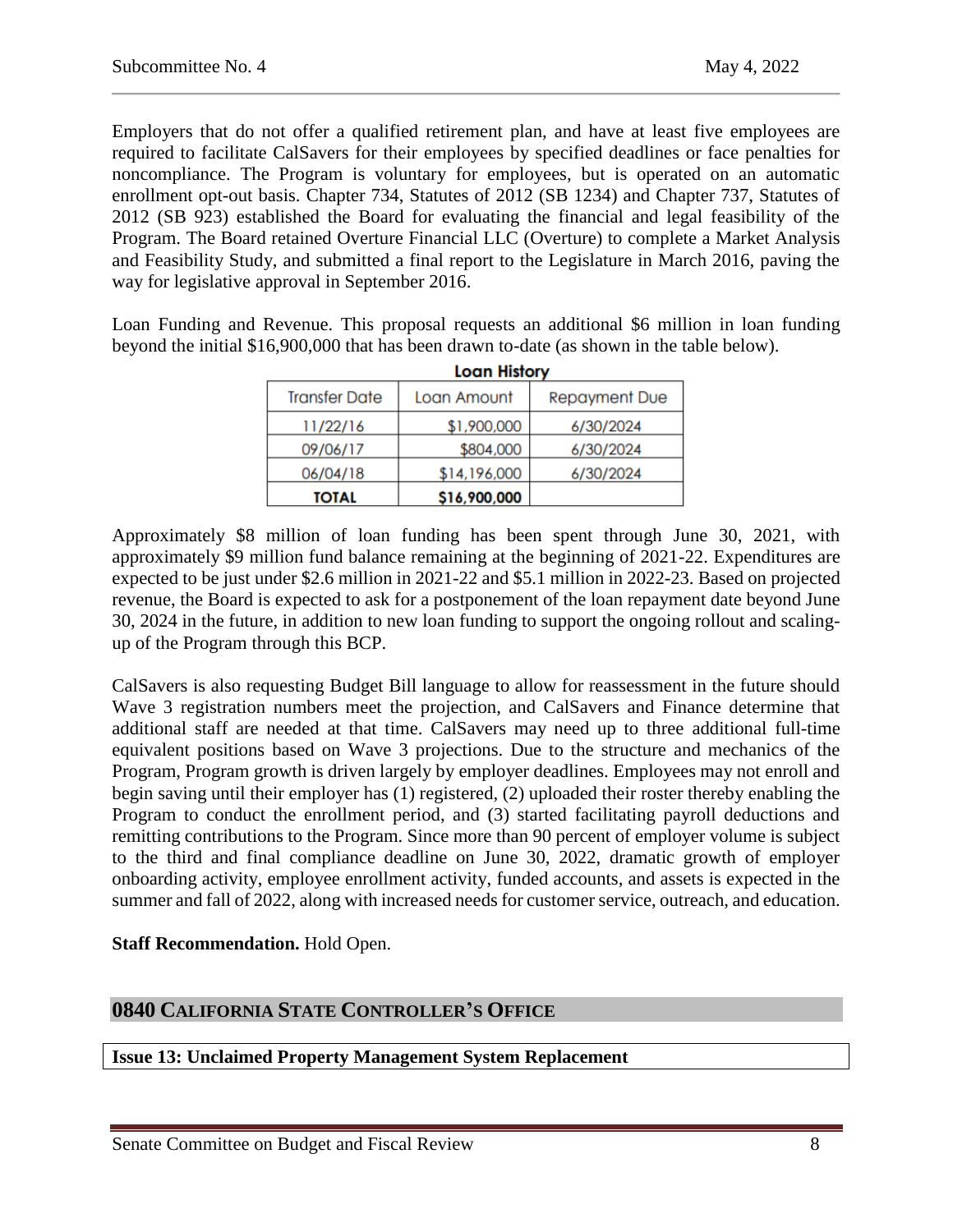**Budget Request.** The State Controller's Office (SCO) requests \$323,000 in 2022-23, \$1,183,000 in 2023-24, \$1,647,000 in 2024-25, \$1,685,000 in 2025-26, and \$1,724,000 in 2026-27 and ongoing from the Unclaimed Property Fund (UPF) to support the replacement of the current Unclaimed Property System (UPS2000) with a new unclaimed property management system (UPMS) and significantly decrease the risk of system failure.

## **Background:**

In 2008, the Unclaimed Property Division (UPD) implemented the UPS2000 as the system to manage the unclaimed property the state receives from businesses, safeguards for owners, and returns to claimants. The UPS2000 and its related programs and websites are critical to UPD operations; they record all of the unclaimed property received by the state including details of when the property was reported and by which business, who the owner or owners are, when they were last in contact with the business, and how they are related to the property. UPS2000 records property types and values, claims made against each property and whether they have been paid, denied, or are still outstanding. The system is the data hub for all unclaimed property that is listed on the Controller's website, where owners and heirs can initiate their claims. Further, the version of UPS2000 used by UPD and its related systems are unique to California due to the two-report process outlined in the Unclaimed Property Law (UPL) (Code of Civil Procedure [CCP] Section 1500 et. seq.)

The UPS2000, and by extension the Controller's unclaimed property program, are at risk of failure due to the system's outdated, static platform and the service provider's inability to commit ongoing development resources. UPS2000 is 13 years old and is obsolete. The outdated system architecture does not allow UPD to keep pace with current advancements in technology from the past 10 years. The system structure of UPS2000 has a unique, one-off functionality that prevents the development of modern solutions.

The requested funding would allow for replacement of the system and provide for the following:

- **Reduce risk of critical system failure, increase confidence, stability, and longevity in the UPMS and ongoing program activity.** This request would allow for a cloud-based UPMS software service, which reduces dependency on architectural platforms because the components are supported across different environments that can be integrated and updated.
- **Increase holder compliance and remittance of unclaimed property.** With the online reporting feature of the new UPMS, holders will be able to submit a report online and the system will identify any errors and notify the holders in real time, allowing holders to make corrections immediately without staff involvement.
- **Reduce processing times for holder reports and claims from owners and increase reunited property.** The new UPMS and its ability to receive and house documents related to unclaimed property reports and claims will result in increased processing efficiencies.
- **Increase efficiencies in workflow processes across the Division.** The new UPMS will automate many manual processes including the processing of unclaimed property reports, recording and reconciling stock properties with broker statements, recording of mail and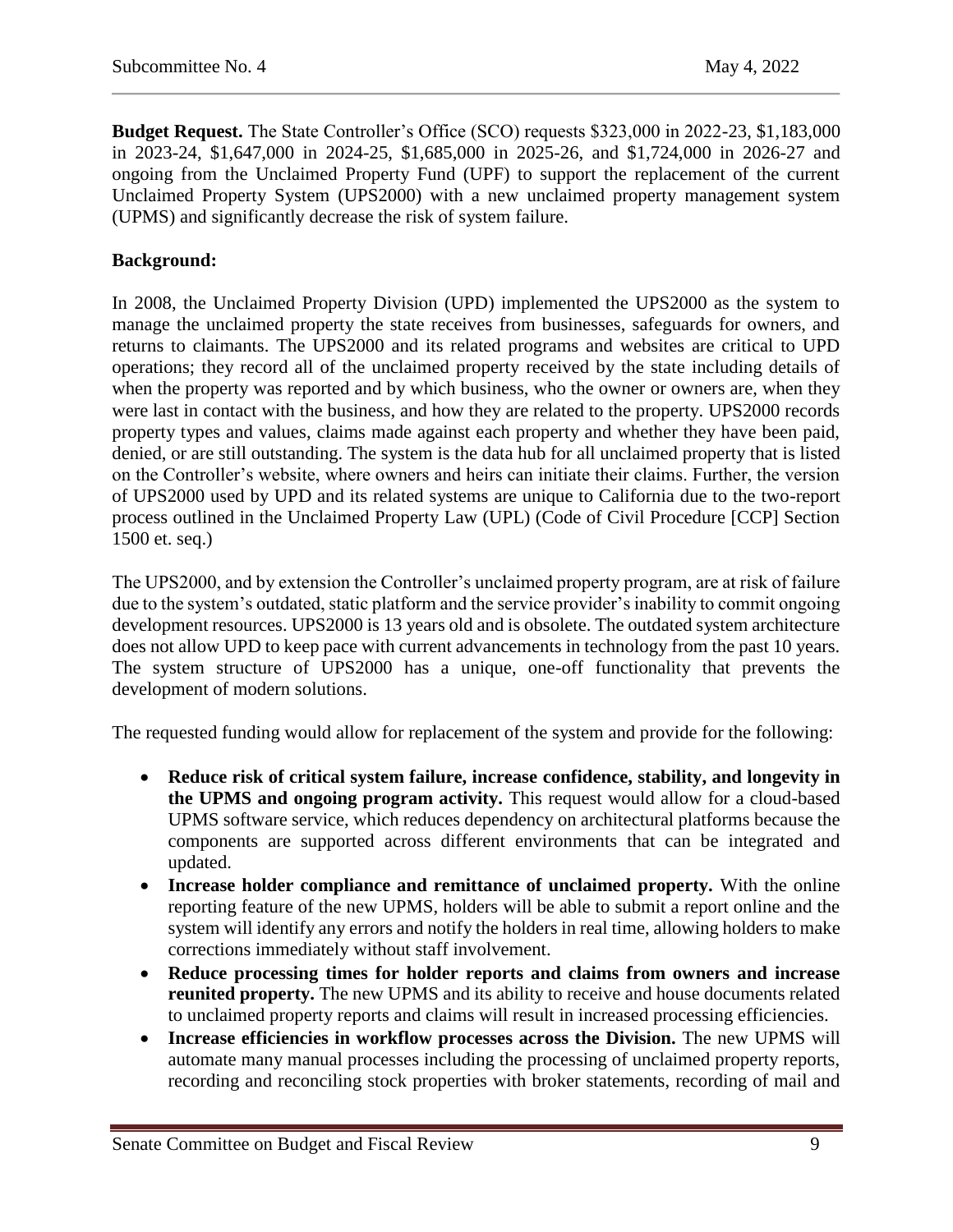email correspondence with holders and owners, and the managing, assigning, and tracking of staff workload.

- **Improve financial integrity and accountability**. The new UPMS will not only automatically reconcile remitted securities with brokerage statements but will also automatically post receipts for transactions.
- **Increase user experience in claiming and reporting property**. The new UPMS will provide holders and claimants the ability to submit required forms and documents electronically rather than through paper, email, or physical media, thereby making it easier for holders to comply with mandated responsibilities, and for owners to claim property.
- **Implement an automated fraud prevention system.** The new UPMS, will analyze claimant data and digital trails via external data sources to identify bad actors and fraudulent activity.

The SCO provides the following outline for project planning and implementation:

Consulting and Professional Services: External – \$135,000 in 2022-23, and \$90,000 in 2023-24 for independent verification and validation services for project and implementation plans. \$208,000 in 2023-24 to support vendor costs for claim scanning workload.

Office Equipment  $-$  \$3,000 in 2023-24 for two small volume document scanners to digitize incoming claims.

Information Technology –\$188,000 in 2022-23 and \$563,000 in 2023-24 for the procurement and implementation of a new unclaimed property management system, and \$319,000 in 2023-24, \$1,647,000 in 2024-25, \$1,685,000 in 2025-26, \$1,724,000 in 2026-27 and ongoing for continued support of the new system.

## **Implementation Plan:**

October 2021 to January 2022: Complete Stages 1 and 2 of the Project Approval Lifetime (PAL) process by identifying the problem, conducting market research, determining solution alternatives, and determining mid-level requirements.

February 2022 to December 2022: Complete Stage 3 of the PAL process by developing business requirements, developing solicitation, and planning implementation.

January 2023 to February 2023: Complete Stage 4 of the PAL process and procure new unclaimed property management system.

March 2023 to April 2024: Migrate data and implement new system, procure document scanners and imaging vendor contract, and scan document inventory.

May 2024: Go live with new system.

## **Suggested Questions:**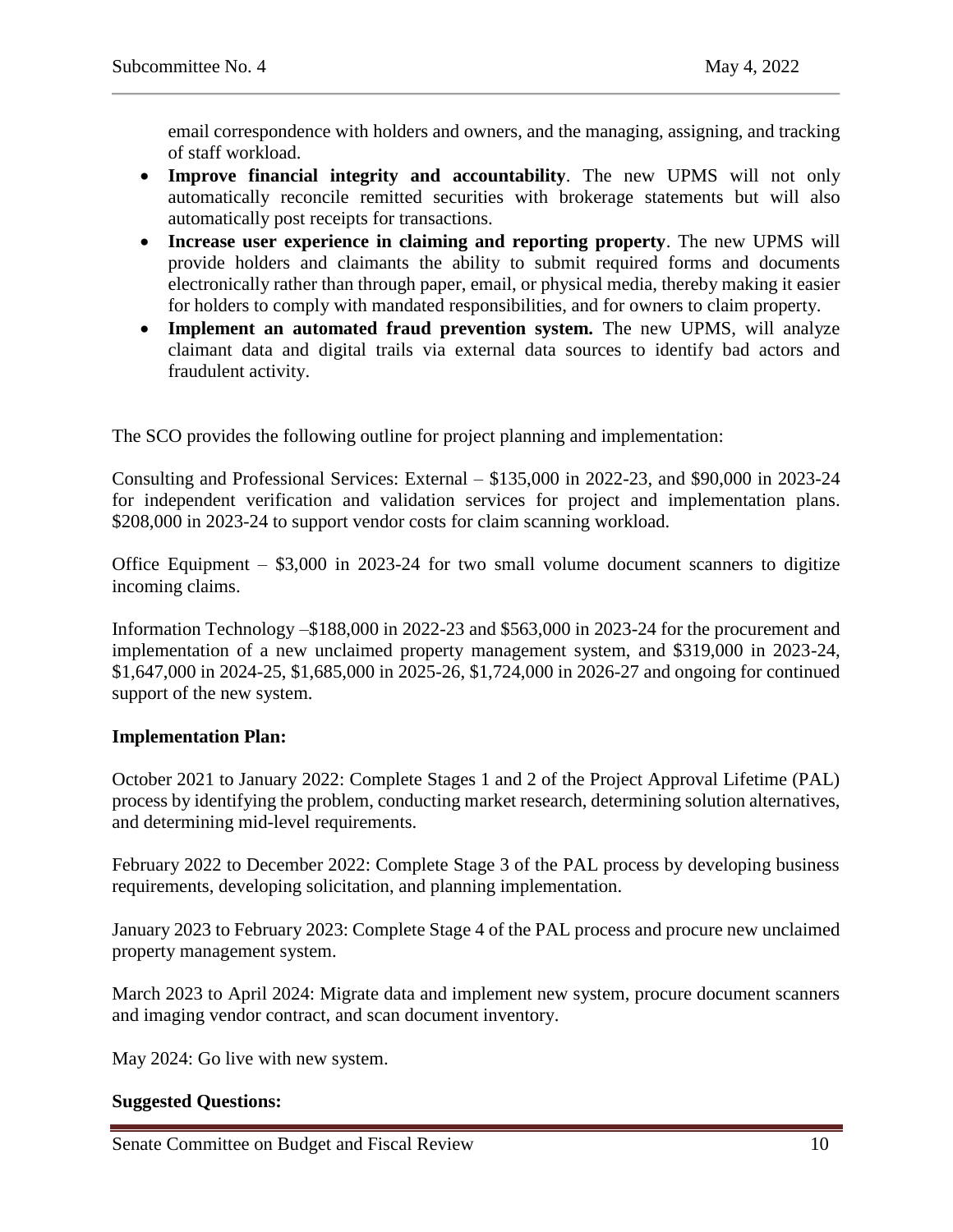- Is the project on track with the implementation timeline provided in the BCP, with the SCO completing Stage 3 of the PAL process by December of 2022?
- How will the new system change the Unclaimed Property process for consumers, businesses, and the SCO?

**Staff Recommendation.** Hold Open.

## <span id="page-10-0"></span>**Issue 14: California State Employees Telework and Healthcare Stipends**

**Budget Request.** The State Controller's Office (SCO) requests \$495,000 [\$297,000 General Fund (GF); \$198,000 Central Service Cost Recovery Fund (CSCRF)] in 2022-23 and \$194,000 [\$116,000 GF; \$78,000 CSCRF] in 2023- 24 and ongoing to support the disbursement of the California State Employees Telework and Improving Affordability and Access to Healthcare stipends.

## **Background:**

**Telework Stipend.** During the COVID-19 global pandemic, the Administration directed all nonessential telework eligible staff to transition to telework as a protective measure to limit the spread of the virus. The state deployed an emergency telework program (ETP) based on guidance from the California Department of Human Resources (CalHR) in order to reduce the number of employees at state buildings. Since the initial ETP, the state conducted multiple studies related to staff telework eligibility, and benefits and savings attributed to teleworking such as reduced vehicle expenses, time saved due to decreased commute times, and other pertinent sources of information. In 2021-22, the state began implementing a mostly permanent teleworking workforce, with an additional requirement that every state department incorporate telecommuting as a work option.

CalHR informed state departments and SCO of agreements reached with specified bargaining units (BUs) for a telework stipend and the requirements departments must meet to ensure timely payment of the stipend upon full ratification. SCO anticipates the statewide telework stipend upon ratification and legislative approval, will be retroactive to October 1, 2021. As of March 2022, six BUs have negotiated consistent telework stipend side letters. All active state employees who have a telework agreement on file and meet criteria to telework shall receive either a \$25 (if officecentered employee) or \$50 (if remote centered employee) stipend for each eligible pay period. Based on the initial analysis of the telework stipend and the known population of state employees eligible to receive these payments, SCO anticipates issuing 200,000 direct deposit payments and 32,000 printed warrants in 2021-22 (1 retroactive payment and 3 payments for April, May and June) and 600,000 direct deposit payments and 96,000 printed warrants beginning in 2022-23.

**Affordability and Access to Healthcare Pay Differential.** In 2019, CalHR and SEIU Local 1000 ratified an MOU providing a healthcare stipend. Under this MOU, SEIU Local 1000 represented employees eligible to be enrolled in a CalPERS health plan receive a monthly cash payment of \$260. This payment will be provided for 36 months commencing with the July 1, 2020 pay period,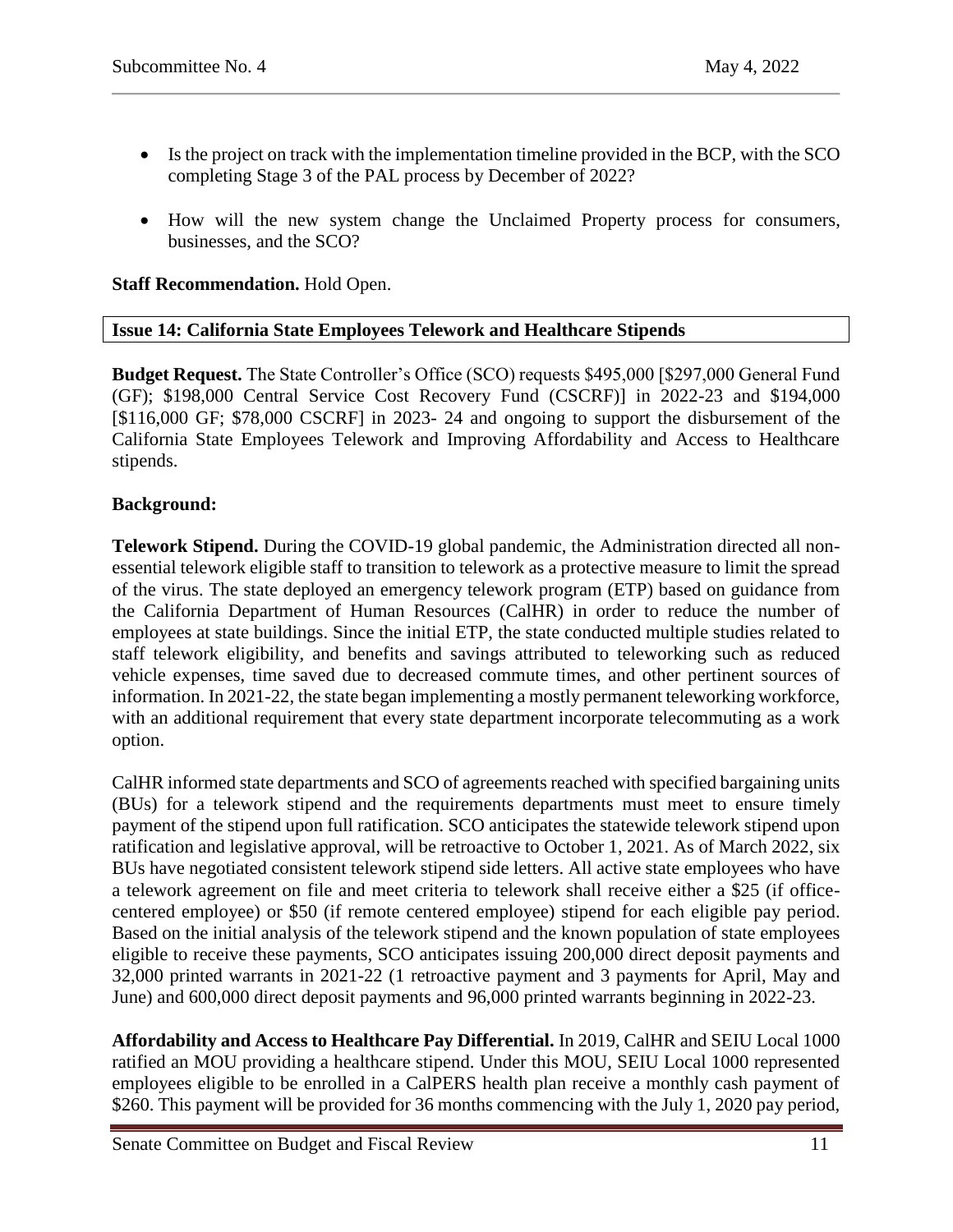expiring the June 30, 2023 pay period. This letter was revised, effective, July 1, 2022, and provides that anyone enrolled in state sponsored health benefits will still be eligible to receive the \$260 cash payment; anyone not enrolled in state sponsored health benefits will not be eligible to receive the \$260. This population may be eligible to enroll in a flex cash program during a special open enrollment period. Further, Excluded and Exempt employees aligned with SEIU BUs are also receiving this monthly additional cash payment.

In 2020-21, SCO issued a monthly average of more than 109,000 new healthcare payments. While the update to the side letter will reduce the number of monthly payments related to the Healthcare payments for the final year of the program, SCO will continue to incur increased costs and therefore requires additional funding to process and disburse these payments.

The SCO notes that it does not have the resources to absorb increased costs related to the telework stipend and healthcare payments. Based on initial estimates, these workloads will result in SCO issuing an additional 1,786,000 (696,000 telework stipend and 1,090,000 healthcare payments) in 2022-23; and 696,000 telework stipend payments in 2023-24 ongoing. The estimated costs for this workload was calculated based on current eligible and actual telework percentages from DGS Telework Dashboard statistics as of February 2022. Proposed funding would cover direct deposit electronic funds transfer service fees, operating expenses, as well as printing and postage costs associated with printing and mailing warrants.

## **Staff Recommendation.** Hold Open.

## <span id="page-11-0"></span>**0509 GOVERNOR'S OFFICE OF BUSINESS AND ECONOMIC DEVELOPMENT (GO-BIZ) - IBANK**

## <span id="page-11-1"></span>**0974 CALIFORNIA POLLUTION CONTROL FINANCING AUTHORITY**

## <span id="page-11-2"></span>**Issue 15: State Small Business Credit Initiative Update – Information Only**

The IBank and the California Pollution Control Financing Authority will provide an update on the federal State Small Business Credit Initiative 2.0. According to the IBank and the California Pollution Control Financing Authority:

The American Rescue Plan Act of 2021 included \$10 billion for the reauthorization of the State Small Business Credit Initiative (SSBCI 2.0). SSBCI was originally created through federal legislation, the Small Business Jobs Act of 2010 (SSBCI 1.0).

In 2010, SSBCI was funded with \$1.5 billion to strengthen state programs that support financing of small businesses. California received \$168 million of the \$1.5 billion and the Infrastructure and Economic Development Bank (IBank) and the California Pollution Control Financing Authority (CPCFA) – an agency housed within the State Treasurer's Office (STO) split the funding equally between the two agencies. The allocation was utilized to assist small businesses gain access to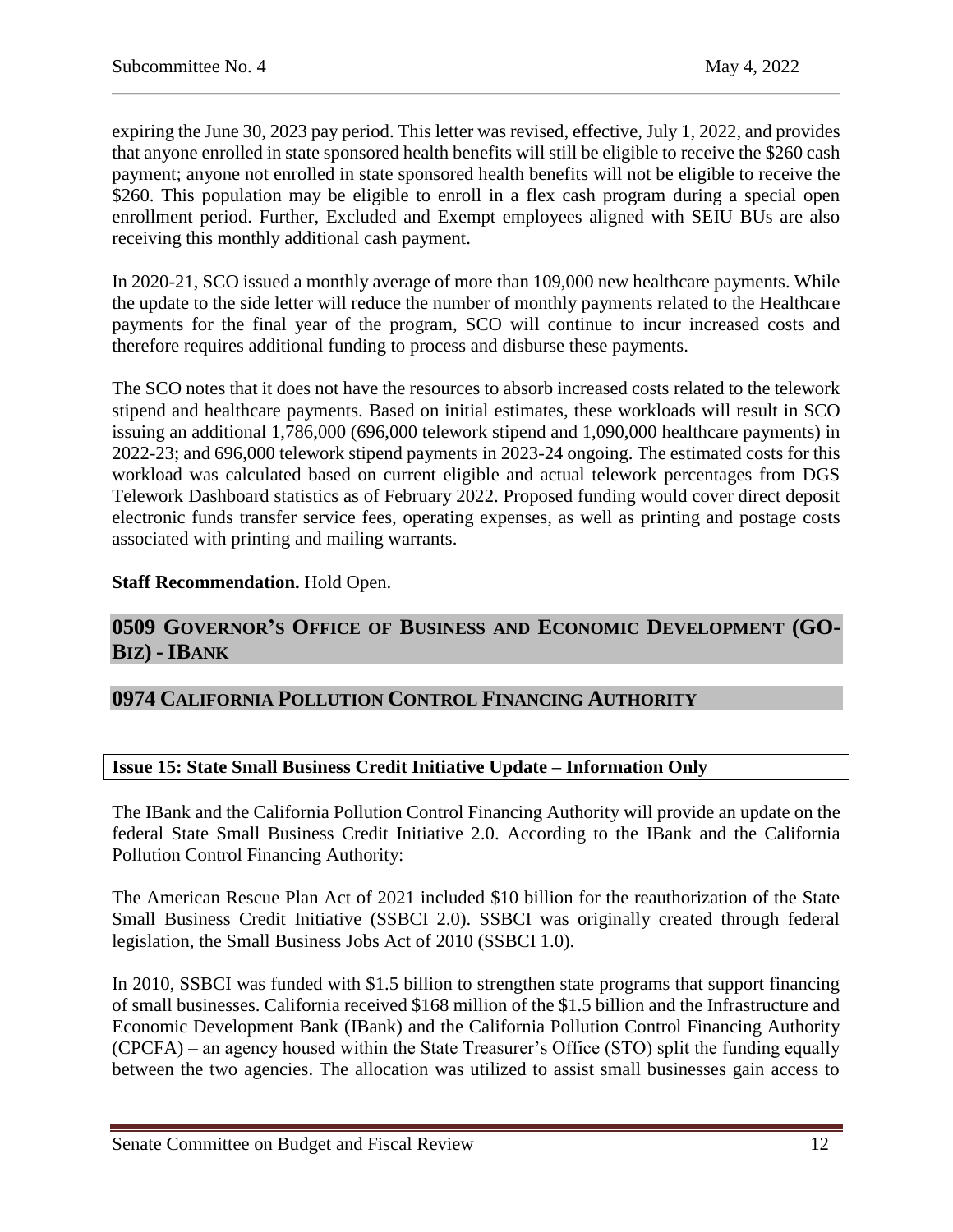capital and create jobs in California. More than 10,000 eligible small businesses in California received SSBCI fund support, which created or saved more than 90,000 jobs.

The \$10 billion from the American Rescue Plan Act of 2021 was appropriated as follows:

- \$5 billion available to states to be distributed by formula based on 2020 unemployment numbers (prorated funds)
- \$1.5 billion for socially and economically disadvantaged businesses based on population residing in CDFI Investment Areas (SEDI funds)
- \$1 billion incentive program to encourage investment in socially and economically disadvantaged businesses, to be allocated based on performance in tranches two and/or three (SEDI performance funds)
- \$500 million for very small businesses (funds for small businesses with under 10 employees)
- \$500 million for technical assistance such as legal, accounting, and financial advisory services for small businesses (technical assistance funds)
- \$500 million for tribal governments (tribal funds)
- \$1 billion to be retained by the U.S. Treasury for operations and to fill out other allocations as needed.

In November 2021, the U.S. Treasury released a state-by-state allocation of the \$10 billion appropriated, except the technical assistance funds, and California was allocated \$1.182 billion. California's allocations are as follows: \$829 million pro-rated funds, \$66 million very small businesses funds, \$187 million SEDI funds, and \$100 million SEDI performance funds, which will be received in three separate tranches as funds are utilized. The SEDI performance funds will be provided to states in tranches two and three and additional funds (\$100 million nationally per tranche) may be available based on performance reaching the socially and economically disadvantaged individuals.

The technical assistance funds will be distributed in a separate application process, which is due March 31, 2022. CalOSBA and/or STO may be best positioned to apply for those funds. The tribal funds are being provided directly to the tribes that choose to participate.

*Updated Funding:* taff notes that in conversations with IBank, they are anticipating funding amounts for the program may be subject to further change. Congress has proposed cutting \$2.3 billion from SSBCI 2.0: Reducing the main credit support allocation by \$2.1 billion (\$6.3 billion to \$4.2 billion, effectively eliminating the third tranche and maybe some of the second) and reducing the technical assistance funds from \$500 million to \$300 million. This may lead to reductions and adjustments in the use of the funds as described below:

IBank and CPCFA have been meeting bi-weekly to prepare to put the new funding to work. The initial priority is to determine how much both IBank's and CPCFA's existing small business credit enhancement programs (Small Business Loan Guarantee Program, California Capital Access Program [CalCAP] for Small Business, and Collateral Support Program) need and can be utilized by California's small businesses. SSBCI 1.0 authorized two other programs (Venture Capital and Loan Participation) that California did not use the first time around. Both programs are currently under consideration for SSBCI 2.0 funds.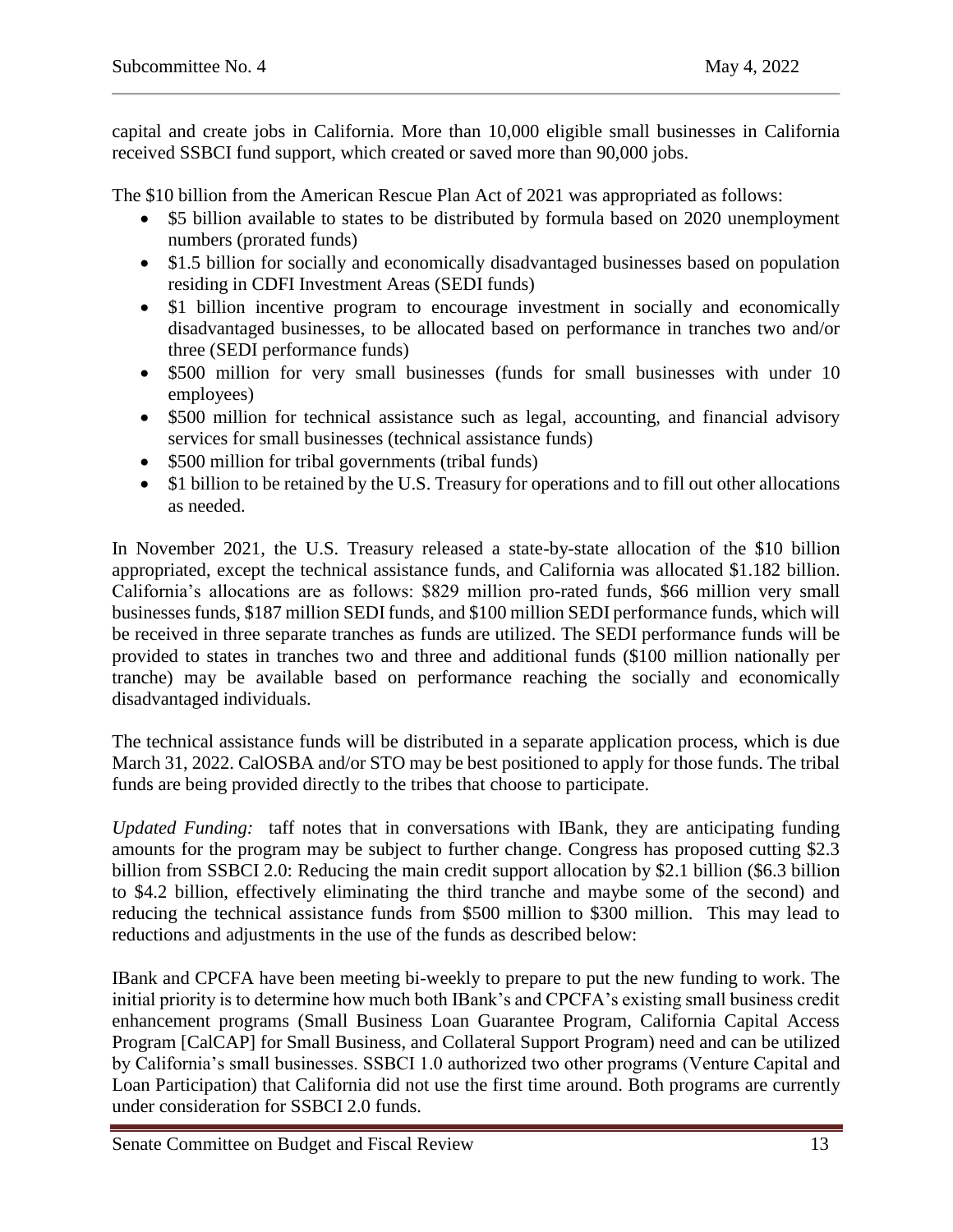IBank and CPCFA have also been meeting with stakeholders to see what other needs may be addressed with the SSBCI funds. IBank and CPCFA have also participated in and requested feedback from many other events where SSBCI was publicized. IBank and CPCFA have each established dedicated SSBCI webpages and email addresses to keep the public informed and receive questions and comments. From the feedback received so far, some of the themes that have emerged are:

- Better target underserved markets
- Provide further enhancements to encourage growth in underserved markets.
- Increase loan capital for Community Development Financial Institutions (CDFIs)
- Increase capacity and reduce administrative burden of our existing programs (e.g., increase guarantee cap for the Small Business Loan Guarantee Program, remove recapture rules and increase the matching contributions for CalCAP loans)
- Provide less cashflow-intensive capital options for small business, like equity or revenuebased financing

To receive SSBCI funds, a state match is not required. However, there must be at least a dollarfor-dollar match from the private sector and there is a cumulative leverage requirement of 10-to-1 between all SSBCI programs (i.e., \$10 private sector: \$1 SSBCI) over the life of the program, which is the same as the original program. That will be achieved by creating additional financing programs that generate private sector participation.

The programs that IBank and the CPCFA are intending to fund are as follows:

**Small Business Loan Guarantee Program.** The Small Business Loan Guarantee program was established in 1968 and was a recipient of SSBCI 1.0 funds. The program increases access to capital for small businesses by providing guarantees (effectively insurance) to bank loans in cases where banks might not otherwise make a loan, or only at a higher interest rate.

**California Capital Access Program for Small Business.** The California Capital Access Program (CalCAP) for Small Business was established by legislation enacted in AB 253 (Chapter 1163, Statutes of 1994) and was created to be administered by CPCFA. CalCAP assists small businesses in obtaining loans through participating financial institutions (lenders). CalCAP is a loan loss reserve program that may provide up to 100% reimbursement on losses as a result of qualifying loan defaults. While each lender is entirely liable for its loan losses, those losses can be reimbursed from each lender's loan loss reserve account. The loss reserve accounts are built through fees paid by the borrower and lender and contributions made by CPCFA.

**California Collateral Support Program.** The CalCAP Collateral Support Program (CalCAP CSP) is a credit enhancement program that pledges cash to cover the collateral shortfall of loans of \$50,000 or more made by participating lending institutions. CalCAP CSP was designed to enable financing that might otherwise not occur due to a collateral shortfall for small businesses in California.

**Venture Capital.** With this new authorization of SSBCI, California plans to establish a Venture Capital program focused on: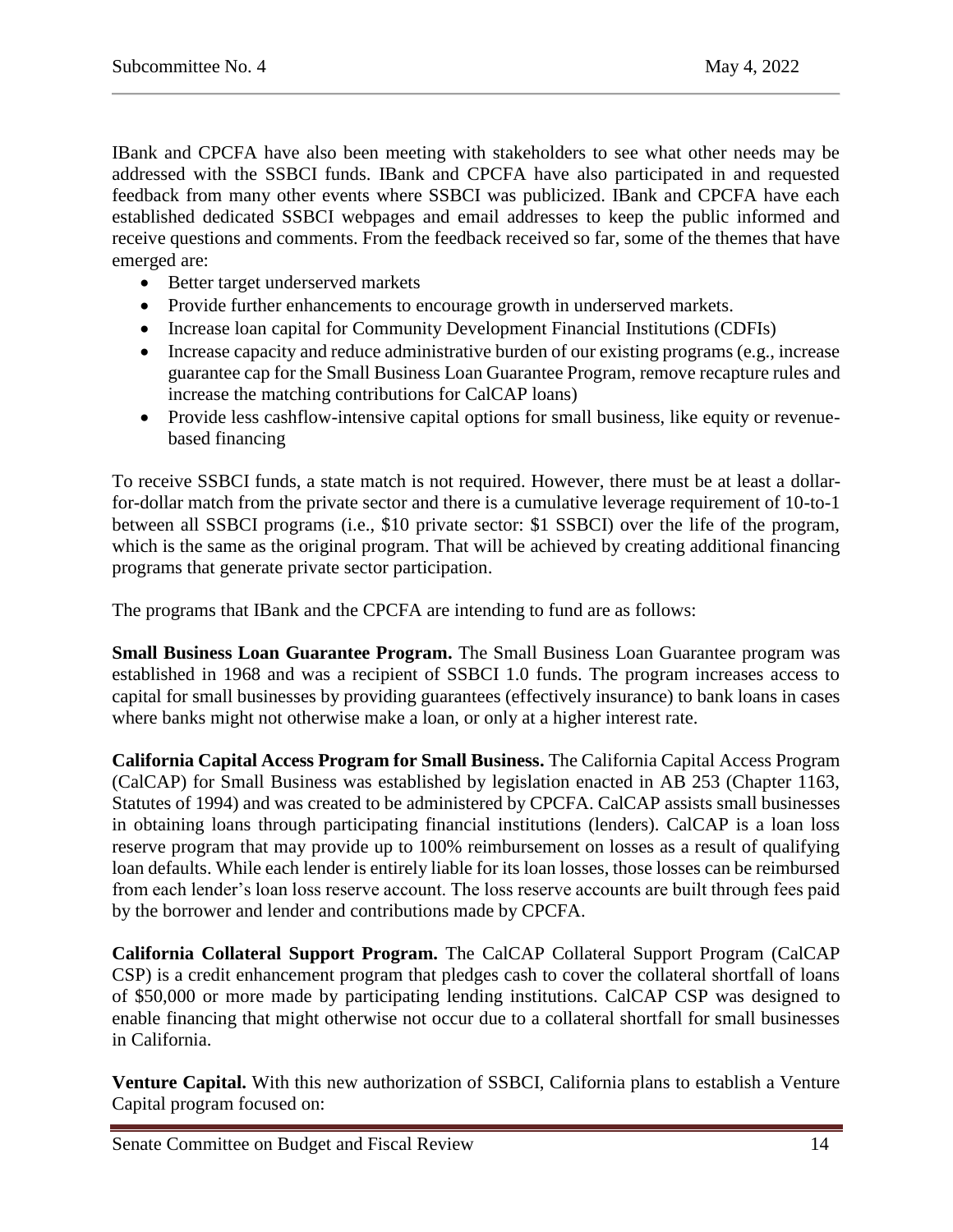- 1. Supporting demographically underrepresented venture capital managers
- 2. Investing in underrepresented and underserved entrepreneurs and business owners
- 3. Investing in geographic areas that are socio-economically disadvantaged or that receive very limited venture capital funding
- 4. Seeking to promote climate equity and climate justice

## **LAO Comments:**

In their handout, the LAO notes the following key issues to consider:

**Improving Access to Credit for Businesses That Would Otherwise Have Difficulty Could Conflict With Leverage Goals**. Small business lending programs to specifically aid businesses that have difficulty borrowing money without insurance or public guarantees often have leverage ratios that are below the 10:1 goal of the SSBCI program. As the real or perceived risk of a borrower increases, the amount that must be obligated by the public agency increases. For example, the state COVID-19 disaster relief loan program requires SBFC to encumber \$1 for every \$2 loaned. The SSBCI programs may need to allocate funding to programs that have both high and low leverage ratios. However, programs with high leverage ratios may in some instances benefit businesses that might not require aid.

**Expending Funding Quickly Could Conflict With Both SEDI and Leverage Goals**. Programs with a relatively high leverage ratio, like CalCAP, may expend funds more slowly because, for a given amount of private investment, programs with a high leverage ratio require less public funding than programs with a low leverage ratio. Funds could be more quickly expended if they are used to support larger loans or venture capital investments. However, these types of programs may not serve SEDI-owned businesses as well as other programs. To meet the federal government's expectations that the state expends 80 percent of the first tranche of SSBCI funding as quickly as possible, the state may want to consider ways to expand support for both large and small loans simultaneously.

**Consider Tolerance for Risk.** The default rates in the existing state programs have historically been somewhat lower than for the SBA loan programs. However, as the influx of SSBCI funding will require these programs to expand, they likely will support lending to higher-risk borrowers who may default on their loans at higher rates. The Legislature will need to consider its tolerance for higher default rates. Ultimately, to the extent the expansion focuses on improving access to credit for borrowers who otherwise would have difficulty qualifying for a loan, somewhat higher default rates are likely unavoidable.

**Legislative Oversight.** The state lending assistance programs will be subject to U.S. Treasury oversight through 2030. The Legislature may want to consider how its oversight and policy guidance of these programs relates to federal oversight during that time. In addition, the Legislature may also want to look ahead to 2030 and how funds that are made available following the repayment of loans are redeployed and what level of ongoing General Fund support, if any, would be required.

## **Staff Recommendation.** Information Only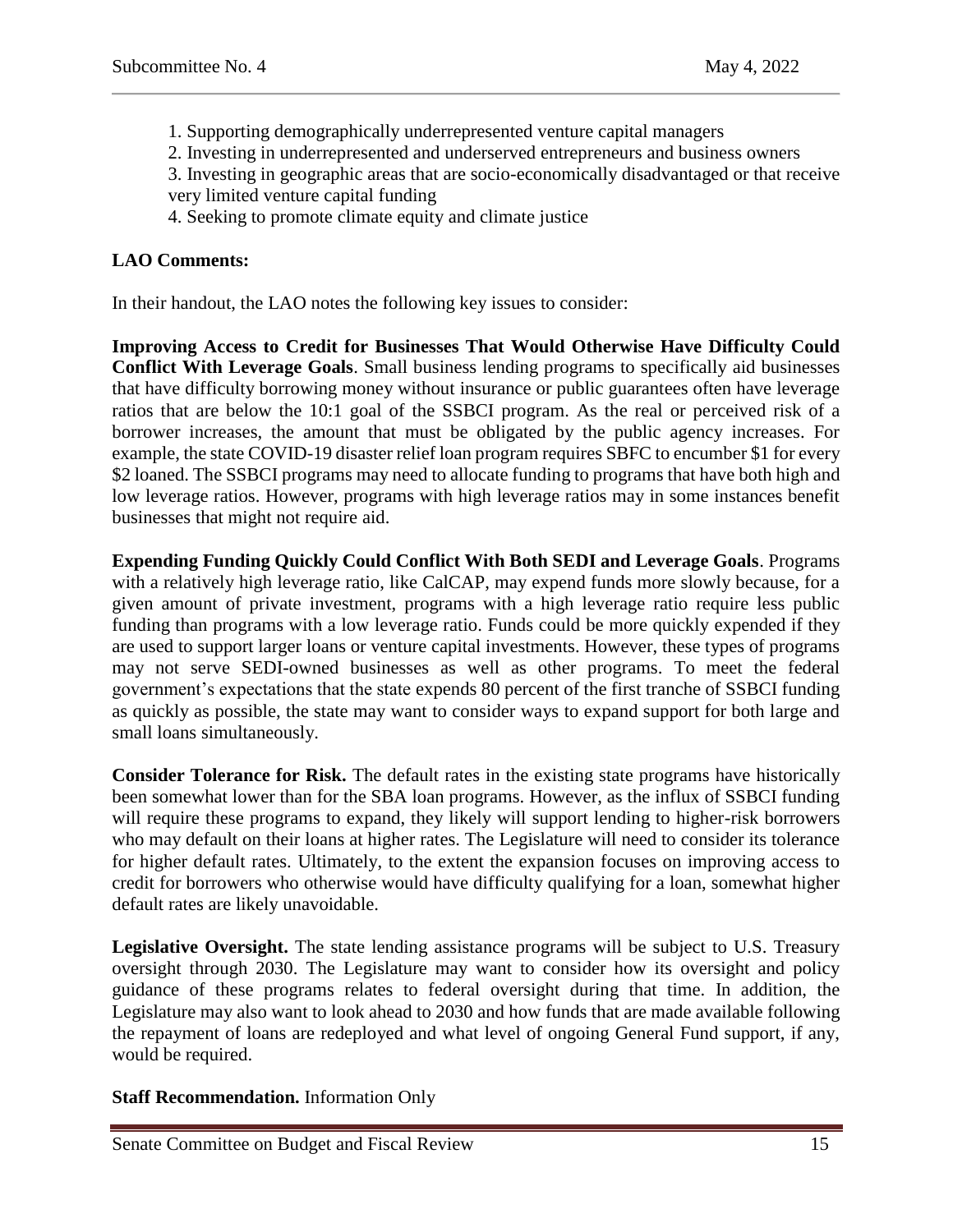## <span id="page-15-0"></span>**0950 STATE TREASURERS OFFICE**

## <span id="page-15-1"></span>**Issue 16: Banking Operations Item Processing Software Upgrade**

**Budget Request:** The State Treasurer's Office (STO) requests expenditure authority, and corresponding funding, for one-time costs of \$625,000 to upgrade its check processing software; and ongoing costs of \$217,000 for increased annual support costs for this software. On December 31, 2022, the software used by the STO will reach end of life; and accordingly, the vendor will end its support. Thus, it is critical that the STO upgrades to the current, supportable version to ensure that it can continue to perform its responsibilities of cash management without interruption.

## **Background:**

On December 31, 2022, the software used by the STO will reach end of life; and accordingly, the vendor will end its support. Thus, it is critical that the STO upgrades to the current, supportable version to ensure that it can continue to perform its responsibilities of cash management, specifically item processing, for the State of California without interruption. On December 31, 2022, the software used by the STO will reach end of life; and accordingly, the vendor will end its support. Thus, it is critical that the STO upgrades to the current, supportable version to ensure that it can continue to perform its responsibilities of cash management without interruption.

The cost of this software upgrade and ongoing maintenance would be appropriately funded through the following sources: CTSMD manages the cash flow of all state funds, forecasts cash balances, revenue, expenditures, and the amounts available for daily investments, ensures accurate and timely agency deposits, administers and executes the wire transfer of funds, reconciles State accounts with depository banks and redeems all state items submitted by presenting banks for payments. CTSMD is also responsible for executing the clearance and income collection for state investments (excluding PERS and STRS) and securities pledged to the state, the clearance and settlement of securities pledged to the state for the Time, Demand, and other state agency programs, and for the safekeeping of securities and other personal property owned by or pledged to the state. CTSMD consists of the Division Administration, Securities and Banking Services, and Banking Operations. As part of Banking Operations, the Item Processing Section (IPS) is responsible for redeeming all items presented by banks for payment (about 94,000 items daily), for handling forgeries, and managing Stop Payments.

The STO performed analysis and conducted research to determine the best way to respond to the end-of-life for its item processing system software. As a part of that analysis, the STO released a Request for Information (RFI) in 2021. Two software solution providers responded to the RFI. One respondent provides the product that the STO is now using. The other respondent offered a competing product. Implementing the first respondent's offering would involve an upgrade of the software product that is now in use by the STO. Implementing the second respondent's offering would involve a project to migrate the functionally from the current software solution to a new one. It would also require the STO to reengineer any business process that are dependent upon the present software solution. According to the RFI responses, the first vendor would charge the STO \$625,000 to upgrade the current version of the STO's existing package. The provider of the other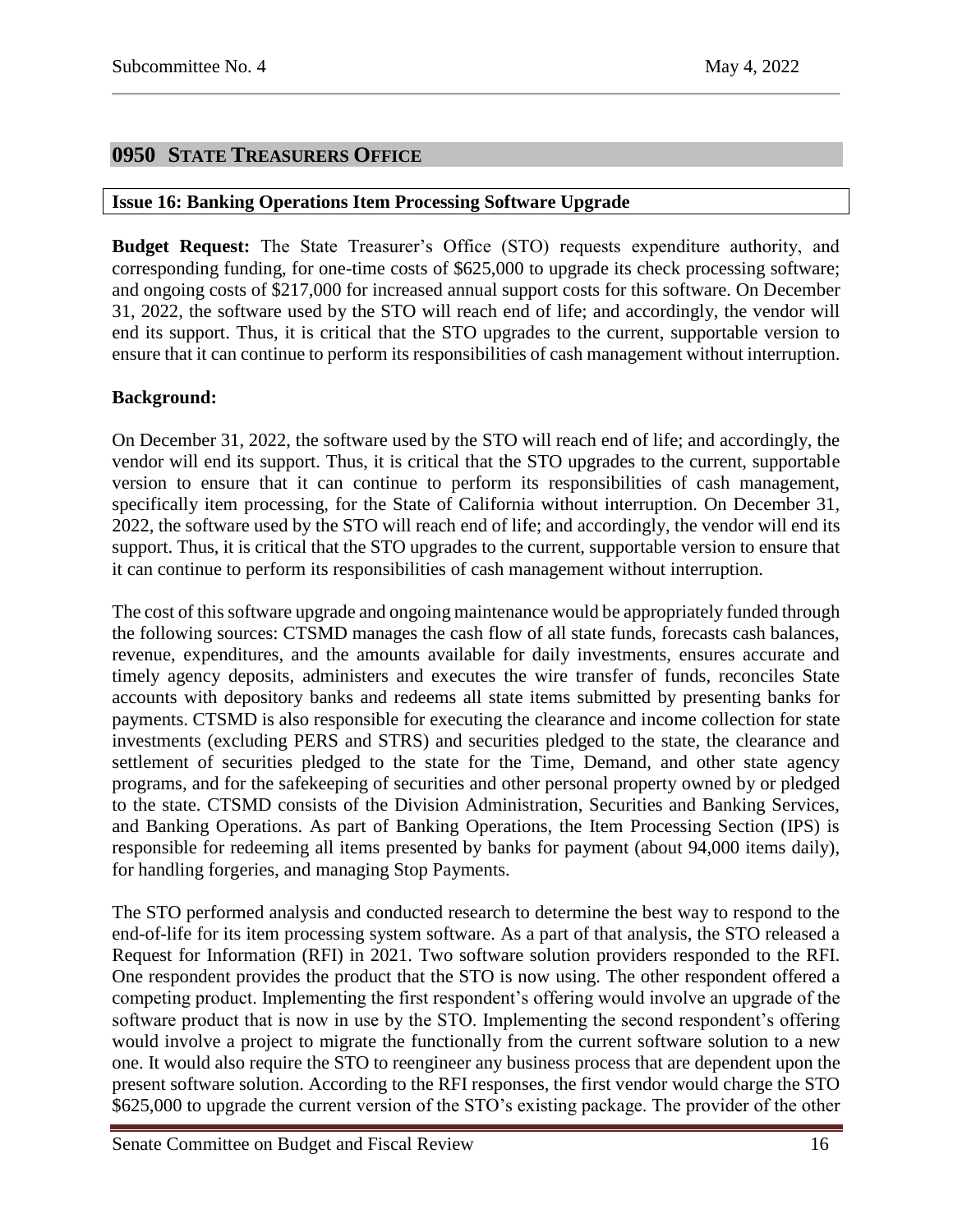solution estimated that it would charge the STO a \$1.1 million startup cost. Although the estimated migration cost is already almost twice that of the cost to maintain the current vendor, that number does not include additional project costs that the STO would expend in migrating to the new product.

## **Staff Recommendation:** Hold Open

#### <span id="page-16-0"></span>**Issue 17: Pooled Money Investment Account (PMIA) Operations**

**Budget Request:** Through a spring finance letter, the STO requests one Associate Treasury Program Officer to support the workload associated with the increase in the amount of securities held in the PMIA. Funding would be \$136,500 (Surplus Money Investment Fund) and \$19,500 (General Fund).

**Background:** The Investment Division invests temporarily idle funds of the PMIA as part of the Centralized Treasury System. The PMIA is made up of commingled monies from the General Fund, Surplus Money Investment Fund (SMIF), and the Local Agency Investment Fund (LAIF). SMIF represents the available cash from state agencies that do not have investment authority of their own and from those that have independent investment authority but choose to participate in the program. As of June 30, 2021, there were more than a thousand special funds and accounts participating in SMIF with an available resource balance of \$85.5 billion. LAIF was established to provide California cities, counties, and special districts with an investment alternative.

As of June 30, 2021, the LAIF balance was \$37.1 billion with over 2,378 participating agencies. The PMIA also manages the Time Deposit Program (TDP) which provides money to community financial institutions at competitive rates. Eligible institutions are commercial banks, savings banks, and credit unions that are federally insured and licensed to accept time deposits in California. The TDP allows institutions that receive time deposit funds to use the money to expand economic opportunity and create jobs in their communities. As of June 30, 2021, there were 147 time deposits totaling \$3.9 billion in 59 institutions.

The goal of the Investment Division is to prudently manage and safely invest the State's idle or surplus monies to maximize the earnings and to meet the cash flow needs of the State. There is a high degree of visibility and sensitivity regarding the investment of public funds and the subsequent outcome of these investments. As of June 30, 2021, the PMIA totaled \$193.3 billion with daily investment activity for the month averaging \$3.584 billion.

Workload History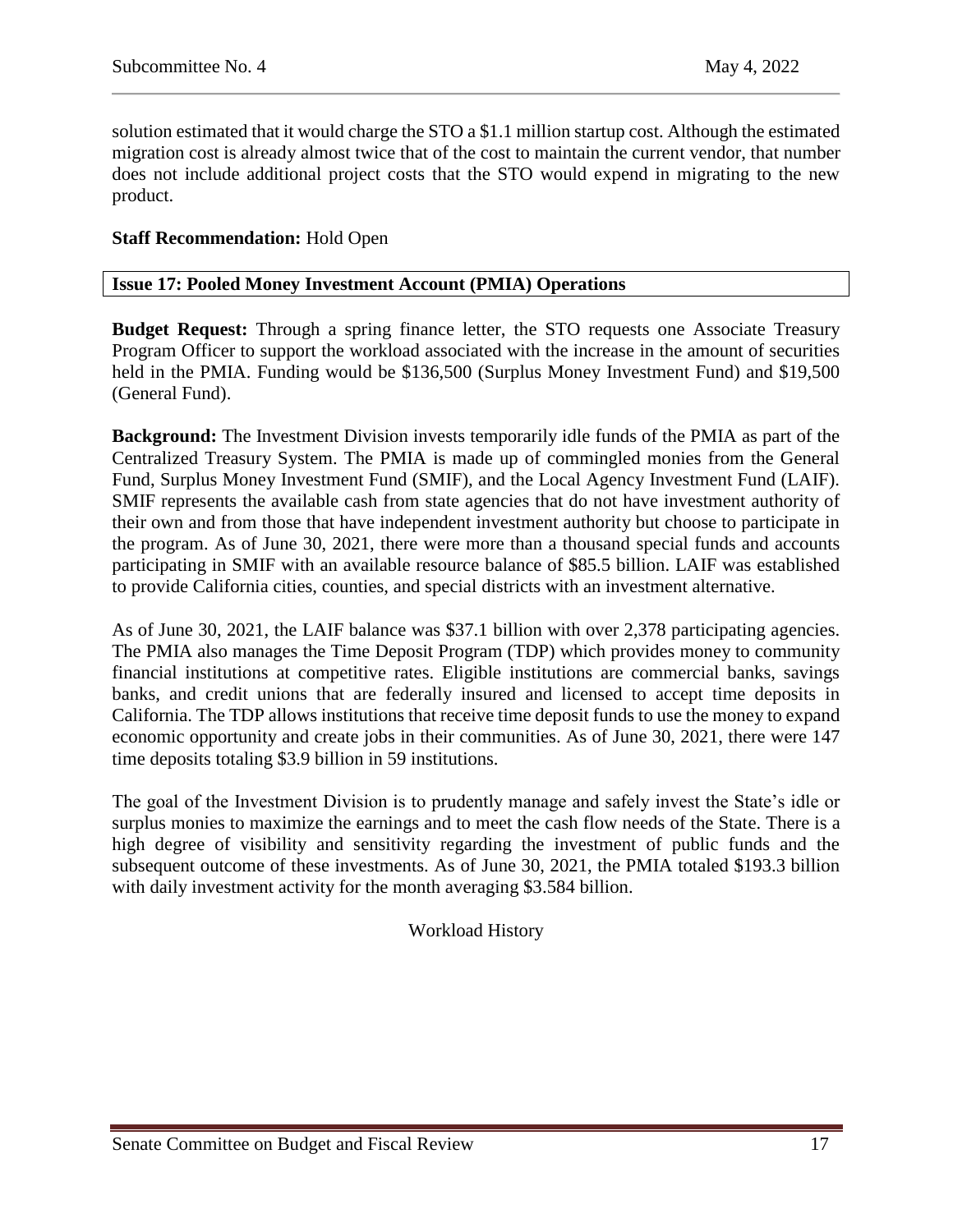| Workload<br><b>Measure</b>                   | 6/30/2017      | 6/30/2018      | 6/30/2019       | 6/30/2020       | 6/30/2021       | % Increase<br>$(6/30/2017 -$<br>6/30/2021) |
|----------------------------------------------|----------------|----------------|-----------------|-----------------|-----------------|--------------------------------------------|
| Portfolio<br>(PMIA)<br><b>Balance</b>        | \$77.6 billion | \$88.8 billion | \$105.7 billion | \$101.0 billion | \$193.3 billion | 149.25%                                    |
|                                              | FY 2016/17     | FY 2017/18     | FY 2018/19      | FY 2019/20      | FY 2020/21      | (FY 2016/17 -<br>2020/21)                  |
| Number of<br>Security<br><b>Transactions</b> | 7,321          | 8,201          | 8,364           | 8,687           | 10,653          | 45.51%                                     |

The PMIA currently consists of five positions: Treasury Program Manager II, Treasury Program Manager I, Associate Treasury Program Officer, Staff Services Analyst, and an Office Technician (OT).

## **Staff Recommendation:** Hold Open

## <span id="page-17-0"></span>**7730 FRANCHISE TAX BOARD**

## <span id="page-17-1"></span>**Issue 18: Legal Workload Growth**

**Budget.** The Franchise Tax Board (FTB) requests \$4.64 million (General Fund) for 16 permanent positions, 10 position upgrades, and unfunded needs for staff salaries in 2022-23; \$4.49 million in 2023-24 and ongoing to address increased volume and complexity in tax appeal, protest, and litigation workloads.

## **Background:**

FTB's Legal Division is organized into four Subject Matter Bureaus: General Tax and Administration, Technical Resources, Multistate and Business Entity, and Litigation and Settlement. The Legal Division represents FTB in appeals before the Office of Tax Appeals (OTA) and administers FTB's Docketed Protest program. Taxpayers have statutory rights to file protests of proposed assessments issued by FTB's Audit Division and to file appeals of disputed determinations of taxes to the OTA. Appeals and protests are mandatory workloads for the Legal Division. Increased Workloads. Since OTA's inception, FTB has received a more than 50 percent increase in the number of income tax appeals; this increase is expected to continue. In January of 2021, FTB, at OTA's request, adopted a new procedure simplifying the filing of an appeal that has also increased FTB's workloads resulting in insufficient staffing levels to manage the appeals inventory. To address the work associated with the increase in appeals in OTA, FTB requests:

Tax Administration and Procedure Bureau: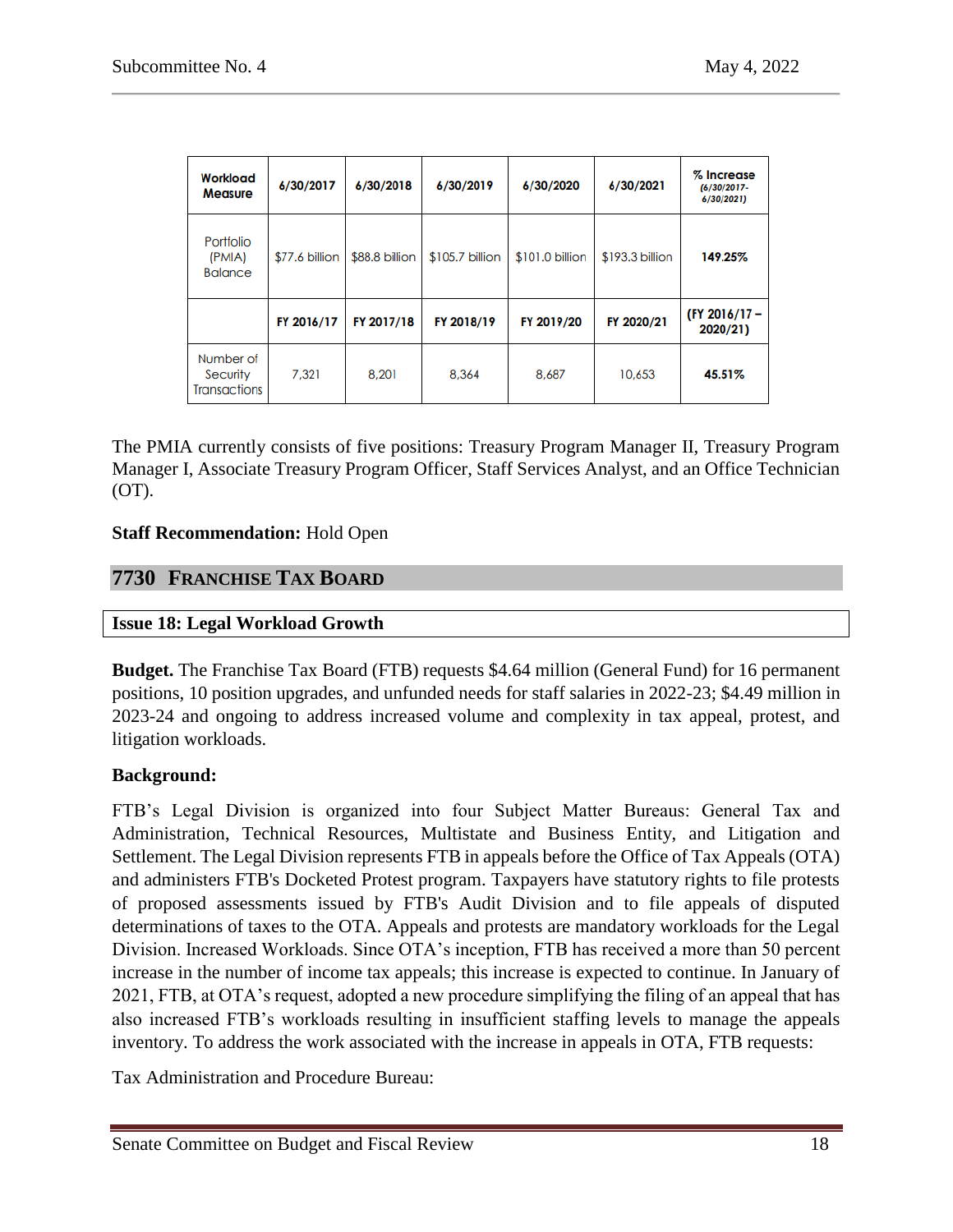- Assistant Chief Counsel -One permanent position
- Tax Counsel IV Two permanent position
- Tax Counsel III Three permanent positions
- Tax Counsel -Three permanent positions
- Legal Analyst One permanent position

General Tax Bureau:

• Tax Counsel III – Two permanent position

Enhanced Complexity. There is increasing complexity in matters pending before the OTA and matters in docketed protest. Additionally, novel constitutional arguments and class action lawsuits brought against the FTB in California Superior Court, Federal Court, and other-state courts, have caused additional complexities. As a result, the Legal Division needs higher level attorney positions to preserve taxpayers' rights to a timely appeal and to address developing and complex issues with appropriately experienced staff. FTB would note the following technical issues showing increased complexity:

Multistate Tax Bureau:

- Tax Counsel IV One upgraded position
- $\bullet$  Tax Counsel III One upgraded position

Business Entity Tax Bureau:

- Tax Council IV One upgraded position Litigation Bureau
- Tax Counsel IV One upgraded position General Tax Bureau
- Tax Counsel IV One upgraded position
- $\bullet$  Tax Counsel III One upgraded position

Technical Resources Bureau:

• Tax Counsel IV – One upgraded position

Tax Administration and Procedure Bureau:

- Tax Counsel IV One upgraded position
- Tax Counsel III Two upgraded positions

Insufficient Salary Funding. FTB's legal division is predominantly composed of staff who have a number of years of state service and are paid at the highest salary level for their classification. Over the last several years, to balance salary costs with the budget, the division has kept vacancies open longer than the three month hiring period to ensure all salaries for existing staff are covered within the existing budget. FTB reviewed the salaries paid to legal staff and compared this to the budgeted funds to cover these salaries. FTB found these positions are funded at first or mid step, but many of the staff in the positions are paid at the top step creating an ongoing unsustainable funding gap.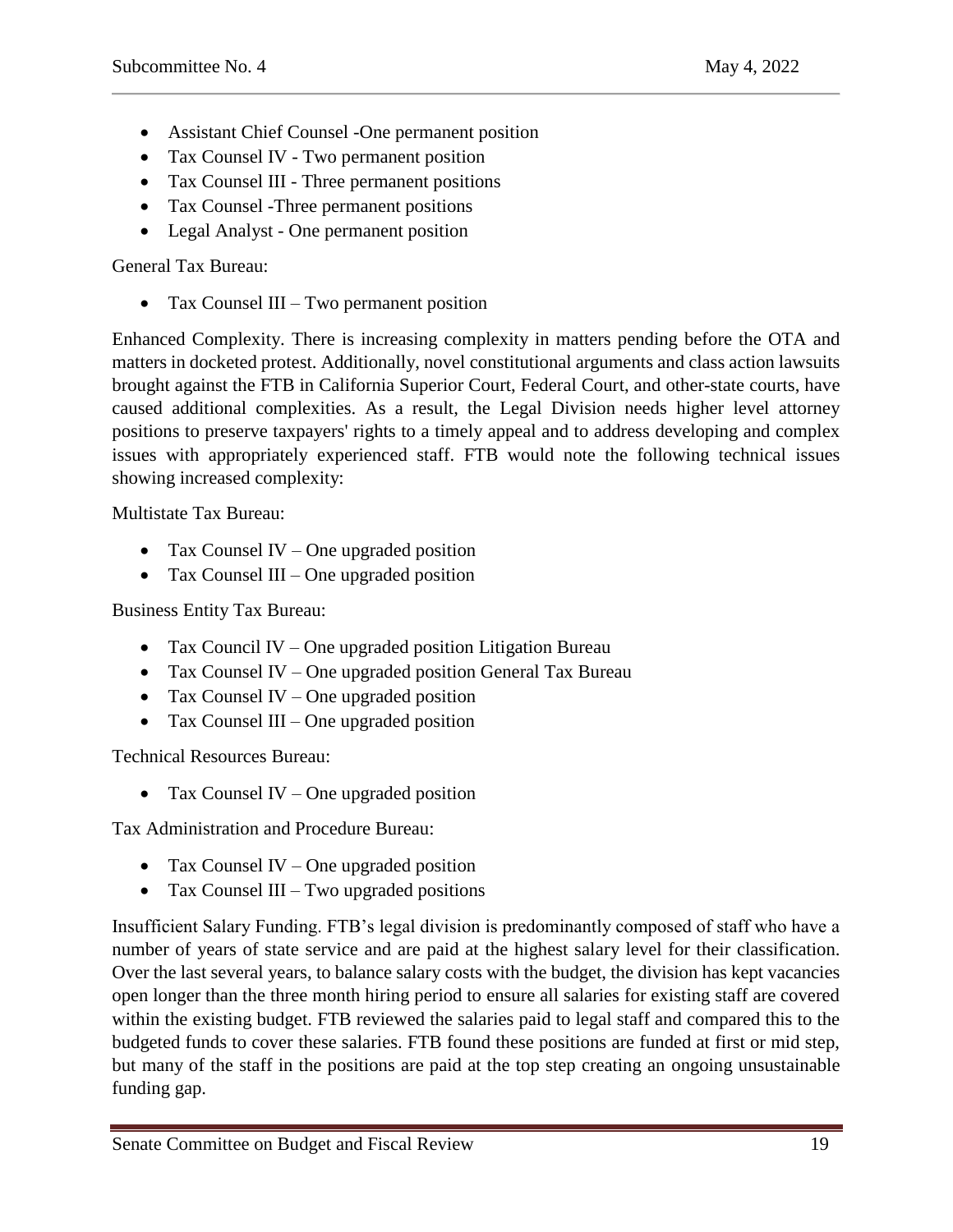**Staff Comments:** The staffing request appears reasonable given the increased workload and need for additional position funding for higher steps.

## **Staff Recommendation:** Hold Open.

#### <span id="page-19-0"></span>**Issue 19: Volunteer Income Tax Assistance Program**

**Budget Request.** FTB requests a one-time augmentation of \$1,217,000 million (General Fund) in 2022-23 to extend five limited term positions set to expire on June 30, 2022 and allow reimbursement of costs incurred by the Department of Community Services Development (CSD) for administering the California Earned Income Tax Credit (CalEITC) grants. The resources will allow FTB to administer the Voluntary Income Tax Assistance (VITA) program at expanded levels in order to support the 2022-23 grant funding appropriated to increase free tax preparation, and to expand marketing and outreach of CalEITC, the Young Child Tax Credit, and Individual Taxpayer Identification Number (ITIN) tax status eligibility.

## **Background:**

The VITA volunteer program provides free assistance to individuals who need help in completing federal and state income tax returns. Since 2018-19, one-time grant funds have been appropriated to support the efforts of community-based organizations and nonprofits to maximize program participation for both the federal EITC and CalEITC claims. The grant funding also seeks to expand free tax preparation sites and services throughout California. As a result, FTB has enhanced the VITA program to support the additional volunteers and VITA sites funded by the grants. FTB has entered into an Interagency Agreement (IA) with the Department of Community Services and Development (CSD) to issue and manage the grants awarded to various nonprofit and community based organizations. The IA includes fees for administering the grants and FTB is responsible for reimbursing CSD for these costs. In 2021-22, FTB received funding for both of these costs – staff resources, and funding to cover administrative costs for CSD. In other years, FTB was able to redirect some resources to cover these costs but FTB is unable to continuing absorbing these costs without impacting other workloads.

The proposed budget for 2022-23 includes \$10,000,000 in one time funds for grants to support CalEITC for education and outreach, free tax preparation services, and ITIN assistance. The extension of these five limited term positions and the funding to cover CSD's administrative costs will allow FTB to continue to support sites through additional trainings and technical support, consistent with the intent of the grant.

#### **Suggested Questions:**

 Does the January budget and this April letter include all funding needed for FTB to implement their workload related to EITC and YCTC changes?

#### **Staff Recommendation:** Hold Open

## <span id="page-19-1"></span>**VARIOUS DEPARTMENTS**

Senate Committee on Budget and Fiscal Review 20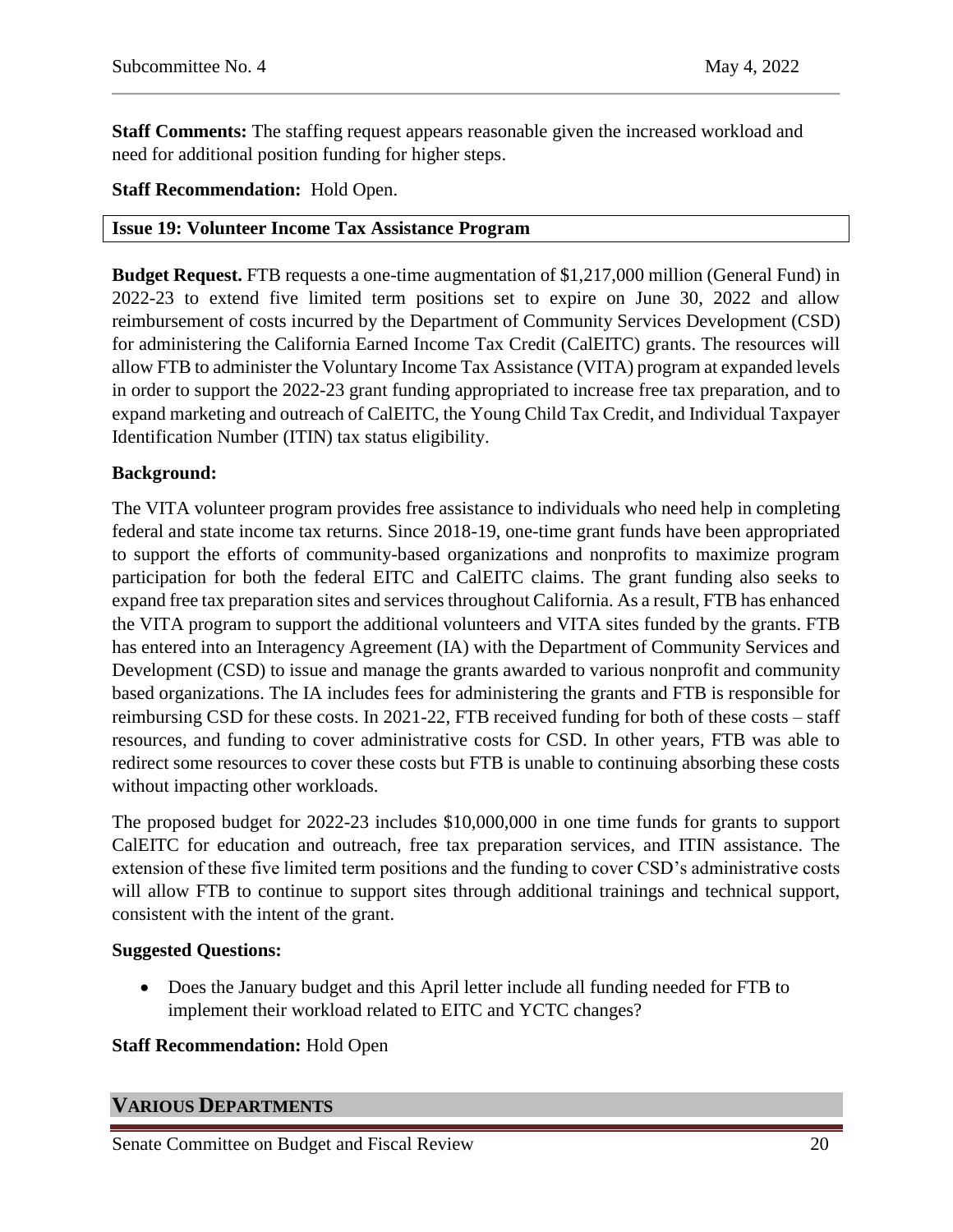## <span id="page-20-0"></span>**Issue 20: Putting Wealth to Work Tax Proposals – Information Only**

## **Proposal:**

The Senate Democrats "Putting Wealth to Work" Plan includes the following priority proposals related to tax programs, including:

- Updating the Earned Income Tax Credit Program (EITC) to provide a minimum credit of \$255 per eligible individual taxpayer, estimated at \$400 million ongoing General Fund and beginning in 2024, restrict the application of the state's debt intercept program to EITC recipients.
- Build upon the Governor's January proposals and provide an additional \$20 million (for a total of \$30 million ongoing) to increase CalEITC Outreach and Education, provide year round funding to support free tax preparation services and Volunteer Income Tax Assistance (VITA) program, and related administrative support.
- The plan also includes proposals to phase in expansions of the Young Child Tax Credit (YCTC) and the Renter's Tax Credit, increasing benefits to those eligible for these existing credits. Staff notes that the cost and phase-in period would be dependent on the structure of the final budget agreement.
- Amend the Governor's proposal to provide tax payment flexibility to low and moderate income taxpayers during COVID to ensure relief is available for those who are working with the FTB to settle debt or work out payment plans for late taxes during the COVID pandemic period, and to create an ongoing first-time abatement program for personal income tax filers.

## **Background:**

## **EITC Changes:**

The California EITC is a state personal income tax provision that benefits individuals and families who earn less than \$30,000. The amount of the credit depends on taxpayers "earned income" (which primarily includes wages and self-employment income), filing status, and the number of qualifying dependent children.

According to the California Budget & Policy Center, about half of workers without children in the home receive a CalEITC of less than \$100 with a minimum credit of \$1, and the majority of these workers are excluded from the federal EITC. More than 100,000 families with children also receive a CalEITC of less than \$100.

Establishing a minimum credit of at least \$255 would provide a more meaningful credit to families and ensure workers without children receive a more equitable credit (\$255 is the maximum credit for workers without dependents in tax year 2021, but only a small number of these workers will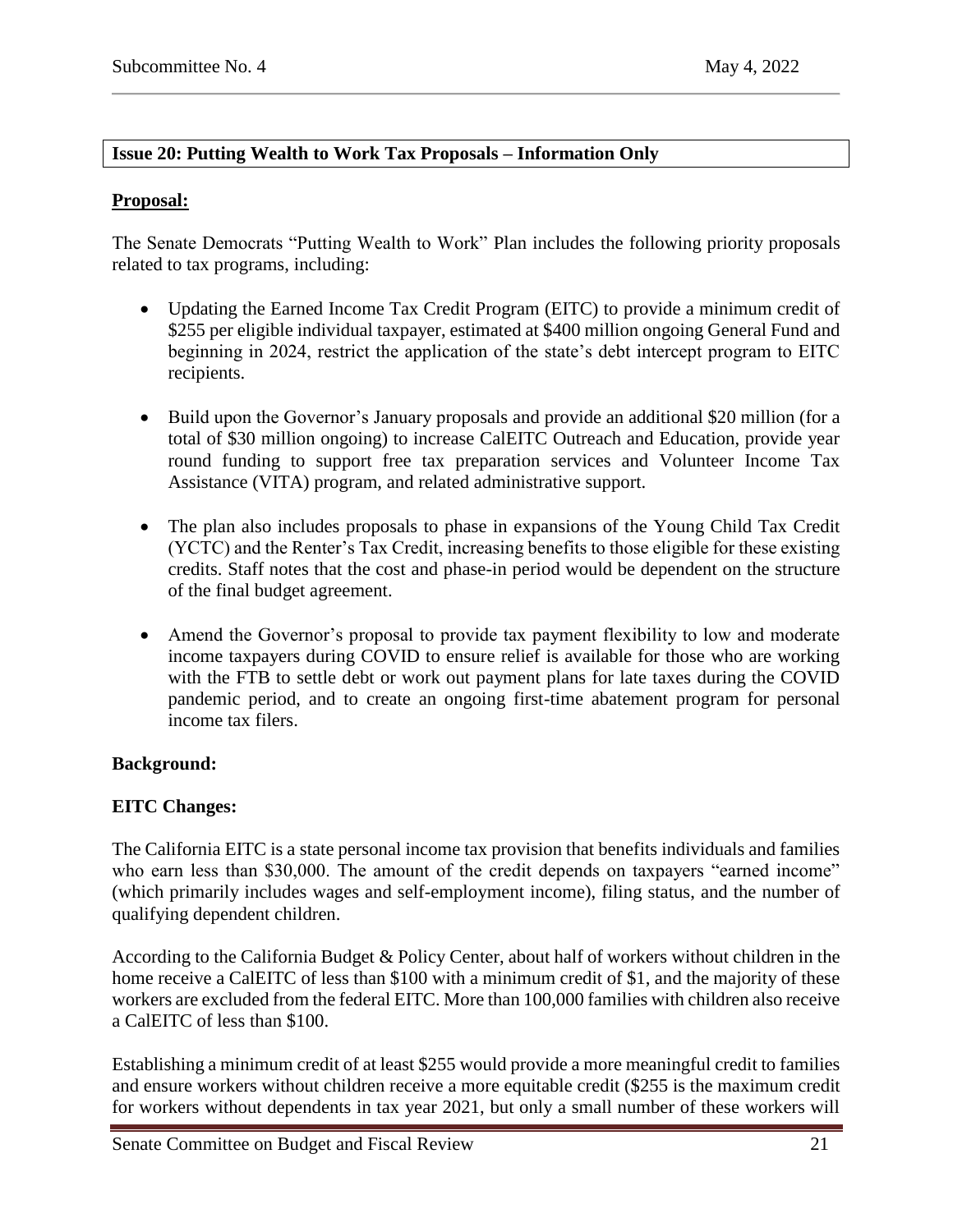qualify for a credit this large.) A more significant credit could encourage more people to file their taxes, boosting CalEITC take up overall, regardless of how they prepare their taxes. It would also support outreach and enrollment efforts from community-based organizations and reduce the administrative burden in calculating the credit to allow for greater innovation in simplifying the filing process.

## **EITC Outreach and Free Tax Preparation**

Currently, the EITC Outreach program funds grantees who provide Volunteer Income Tax Assistance (VITA) for only seven months out of the year. This creates major funding and programmatic challenges for the community based organizations (CBOs) who do this work, many of whom do not have gap funding available to keep staff and maintain service levels for lowincome tax filers.

Providing year-round services matches the IRS cycle for federal VITA grants and will ensure trusted messengers at the local level are engaging in education and providing resources whenever they are needed. An annual grant cycle would also allow CBOs more time to better strategize around the upcoming tax season, properly recruit and retain volunteers, use data mindfully, retain year-round staff and maintain their connection to the community.

## **Young Child Tax Credit.**

The California YCTC provides a refundable young child tax credit not to exceed \$1,000 per qualified taxpayer per taxable year. The Senate's proposal would increase the amount of the renter's credit over time to \$1,500 per qualified taxpayer per taxable year.

## **Renter's Credit.**

The state's Personal Income Tax law allows eligible taxpayers who rent their principal residence to claim the Renter's Tax Credit on their Personal Income Tax Return. Specifically, because renters do not directly benefit from property tax reductions, the Legislature enacted the credit to provide a direct benefit to renters.

State law requires an annual inflation adjustment of the credit's AGI limitations, but does not annually increase the credit amount for inflation, which has remained at its current amount since 1979. The credit is nonrefundable, which means that the credit can reduce a taxpayer's tax liability to zero, but it cannot result in a refund.

For the 2021 taxable year, the credit is equal to:

- \$60 for filers that are single or married filing separately with an adjusted gross income (AGI) of \$43,533 or less; and
- \$120 for filers that are married filing jointly, head of household, or a qualified widow(er) with an AGI of \$87,066 or less.

The Senate's proposal would increase the amount of the renter's credit over time to \$1,000 for spouses filing joint returns, head of household, and surviving spouse filers, and to \$500 for all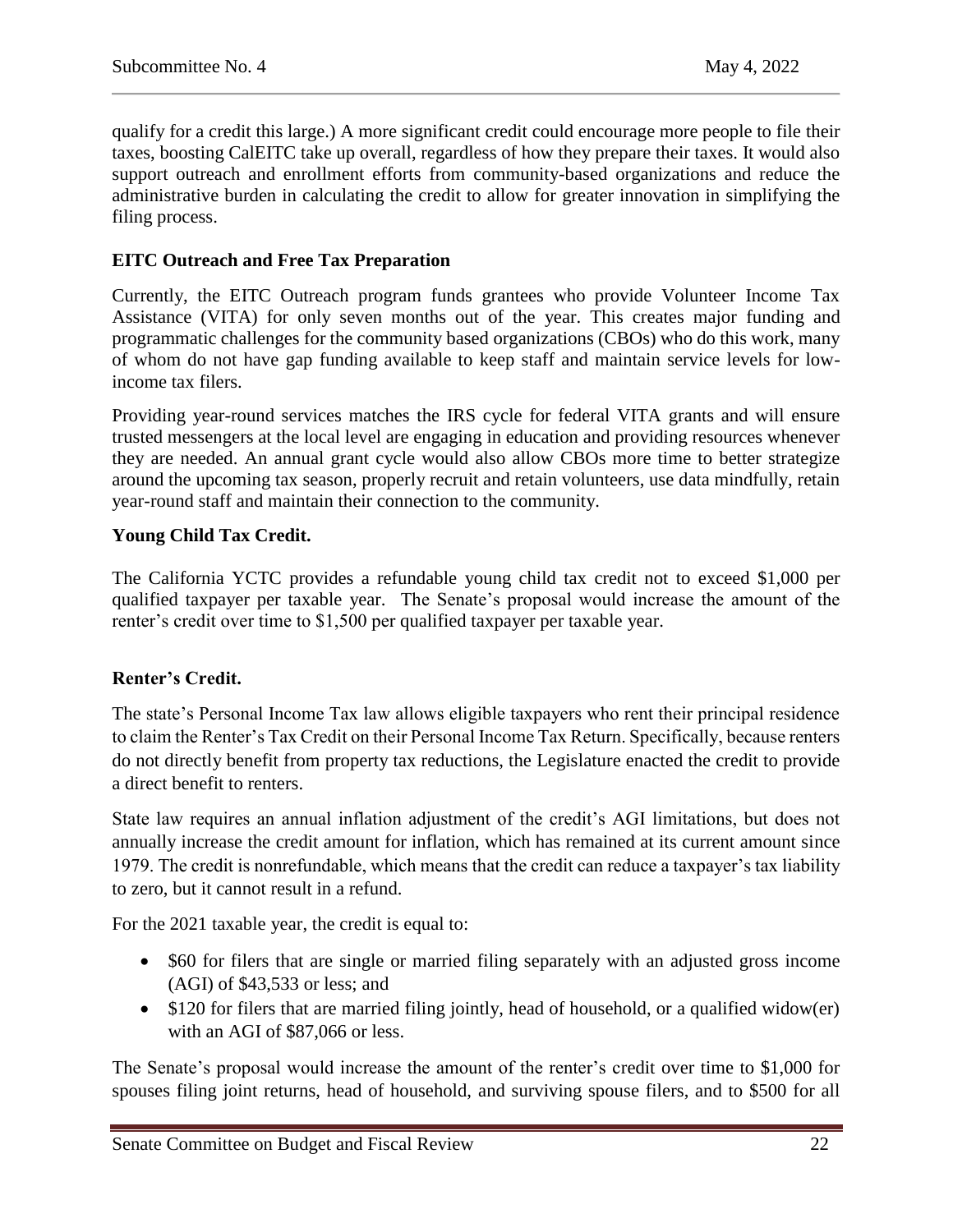other tax filers, increase the amount of the renter's credit annually for inflation, and make the credit refundable.

## **Tax Payment Relief.**

The Governor's budget provides additional flexibility for certain taxpayers in meeting tax obligations, specifically, for tax years 2019, 2020, and 2021, families with less than \$150,000 in adjusted gross income (\$75,000 for individuals) will be given until September 30, 2023 to pay any personal income tax liability for those years and will be relieved of any penalties and interest related to delayed filing or delayed payment. Participating taxpayers would be allowed to make installment payments. Late penalties and interest would again apply to outstanding amounts, if any, at the end of the program. The Subcommittee heard this proposal on February 2, 2022, however trailer bill language was not available at that time.

The Senate's proposal would amend the Governor's proposal to allow the FTB flexibility to provide relief through the collections process for low and moderate income tax filers who can demonstrate they were negatively impacted by COVID. In addition, an ongoing first time abatement program would be established for personal income taxpayers that pay their taxes late. Eligible taxpayers (those who have previously paid on time or are in a payment program) would receive a one-time abatement of the timeliness penalties.

## **Staff Recommendation:** Information Only

## <span id="page-22-0"></span>**Issue 21: Putting Wealth to Work – Supporting Children in Foster Care and Those Impacted by COVID.**

## **Proposal:**

The Senate Democrats "Putting Wealth to Work" Plan includes the following priority proposal to support children in long-term foster care and those who lost parents or caregivers due to COVID:

The HOPE Account Program would be established in and administered by the State Treasurer, to provide eligible children with a state funded trust account.

The program would provide a deposit into the trust account of \$4,000 for children under 10 years of age and \$8,000 for children 10 years of age or older.

The bill defines "eligible children" as a minor resident of California who is under the age of 18 and meets one either of the following:

• Their parent or guardian died and the cause of death for the parent or guardian is listed as COVID-19 on their death certificate or they die as a consequence of having long-term COVID-19 and the minor's family household income (considering the income prior to death of the parent) is at or below the income that would make the child eligible for Medi-Cal benefits or the state medium income for the previous year, whichever is more.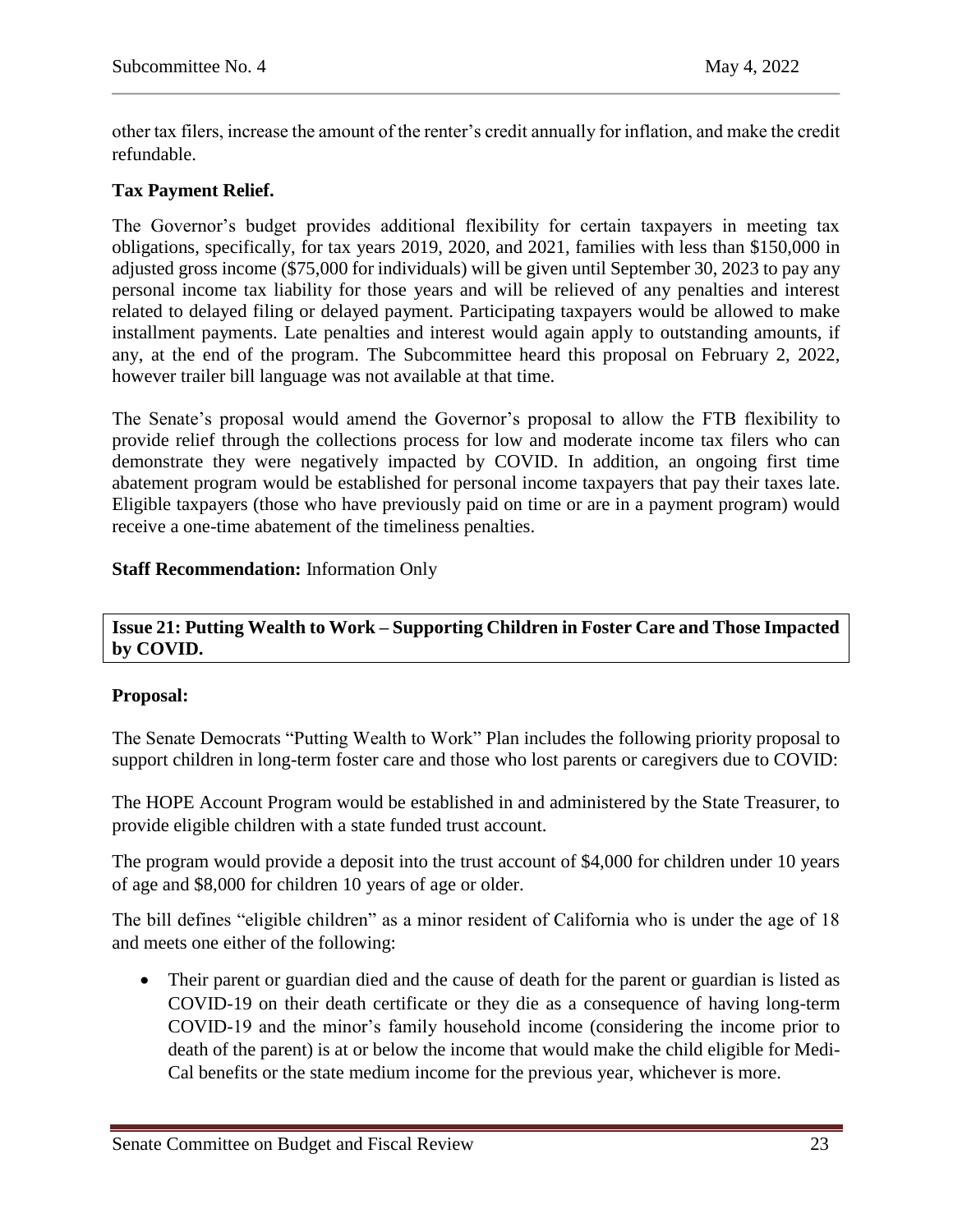- Has been adjudged a dependent child of the juvenile court, pursuant to existing law under Welfare and Institutions Code, who has:
	- o Been subject to a foster care order and;
	- o has been in foster care for at least 12 months;
	- o that the court has determined is not likely to be able to return to the home of their parent or legal guardian, and;
	- o that the court has made an order for adoption, tribal customary adoption, legal guardianship, placement with a fit and willing relative, or another planned permanent living arrangement.

A HOPE Account Program enrollee would be able to withdraw or transfer funds from their HOPE trust account on or after their 18th birthday, or for non-minor dependents, on and after their 21st birthday or upon exit from foster care if prior to 21 years of age.

**Staff Comments:** This proposal would be a start to providing an opportunity for low-income children, with limited family support to achieve some additional financial stability as they age into adulthood. While the program could be expanded to a larger pool of low-income children in future years, the proposal is to take the first step focusing on children in the foster system and low-income children impacted by the loss of a parent due to the COVID-19 pandemic.

## **Staff Recommendation:** Information Only

## <span id="page-23-0"></span>**0509 GOVERNOR'S OFFICE OF BUSINESS AND ECONOMIC DEVELOPMENT (GO-BIZ)**

## <span id="page-23-1"></span>**Issue 22: Local Government Budget Sustainability Fund**

**Budget.** The Governor's budget provides statutory changes to establish the Local Government Budget Sustainability Fund to provide short-term grants to local entities facing significant challenges to their near-term sustainability, but demonstrate a clear commitment to advancing a more climate-resilient local economy. This request also includes \$100 million General Fund in 2023-24, \$100 million in 2024-25, and \$250 million in 2025-26 to support this program.

**Background.** According to the BCP, the overall policy goal for the Local Government Budget Sustainability Fund is to support targeted local county governments facing future and current threats to the sustainability of their local revenues and services, while empowering these counties to pursue economic diversification initiatives and projects that will provide long-term stability. These grants will inject funds into county-led projects that are aimed at process improvement, economic diversification, climate technologies, economic development, job mobility, and job creation. As these economies grapple with the impacts of COVID-19 and climate change, these grants will offer flexibility to the qualified counties enabling investment in opportunities for future economic resilience, without the need to reduce necessary allocations for vital services.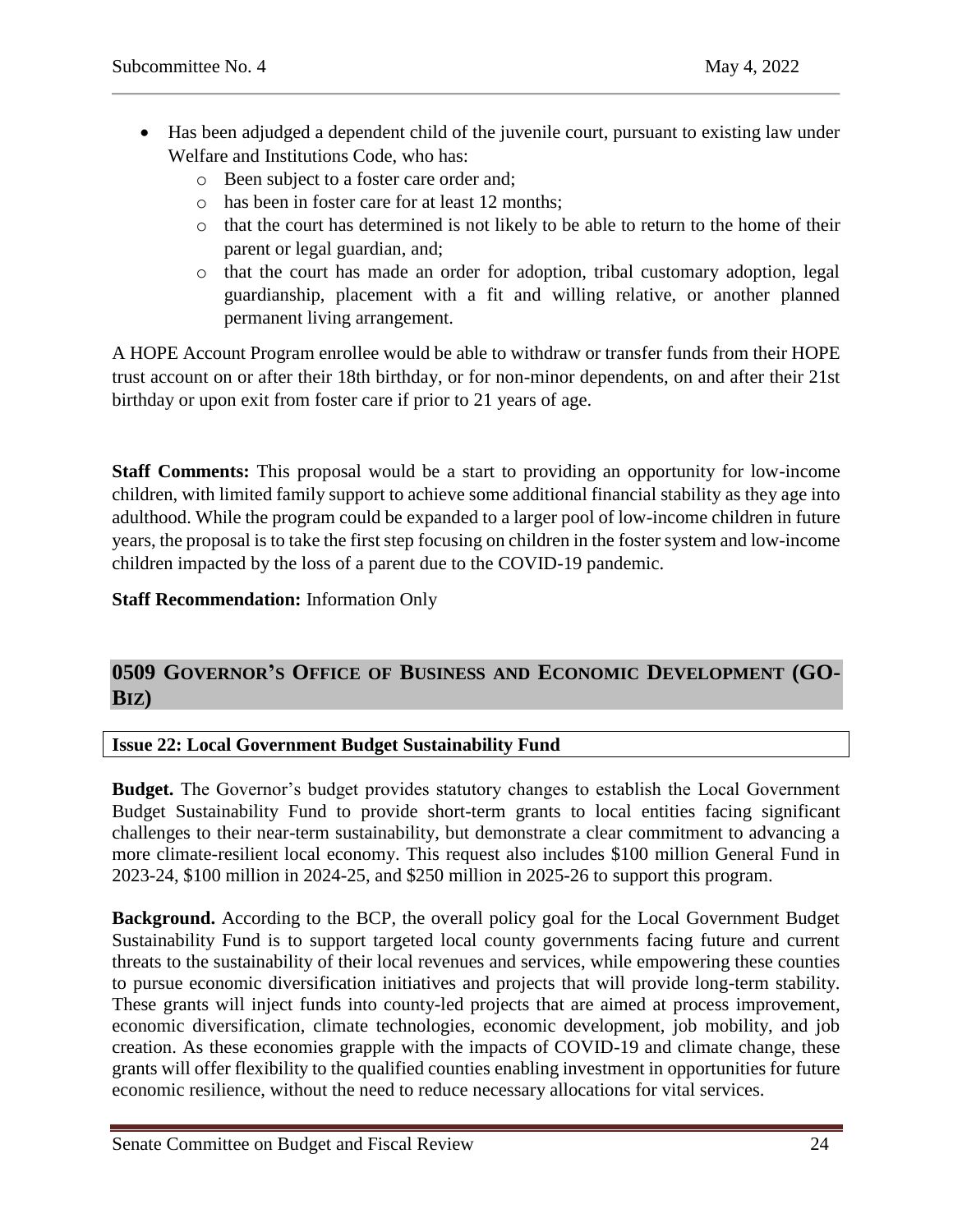GO-Biz requests statutory changes to establish the Local Government Budget Sustainability Fund to provide grants to counties that both are facing sustainability challenges and are committed and willing to advancing a more climate-resilient local economy. GO-Biz also requests \$100 million General Fund in 2023-24, \$100 million in 2024-25, and \$250 million in 2025-26 for this program. Counties will be selected based on Designated Geographic Areas (DGA) inclusive of High Poverty and High Unemployment counties from January 2022 California Competes Tax Credit list of High-Poverty and High Unemployment Areas listing and all subsequent changes to the DGAs under future CalCompetes application periods until funds have been exhausted.

This proposal was previously heard in subcommittee on February 9, 2022, however Trailer Bill Language for this proposal was not released until February 24, 2022. The trailer bill describes the grant as intended in the following way:

"This article is intended to focus on providing short-term support for county government services in areas of the state facing high unemployment or high poverty that demonstrate a commitment to advancing a more climate-resilient local economy and pursuing economic diversification initiatives and projects that will provide long-term budget stability. *Funds provided under this article are intended to enable county governments to pursue a range of projects that have the potential to diversify their industry presence and create high road jobs, while allowing for the unmitigated continuation of constituent services*."

The program would provide grants on a rolling basis to local entities. Go-Biz shall develop, in consultation with other state agencies and departments, as it sees fit, criteria for the selection of grant recipients, which shall include, but not be limited to, all of the following:

- Applicants shall be limited to county governments in high unemployment or high poverty areas. For purposes of this grant program, high unemployment and high poverty areas are defined as geographic areas with a poverty rate or geographic rate that is 150 percent of the California statewide poverty rate, per the most recently updated data available from the United States Census Bureau's American Community Survey 5-Year Estimates on or after January 1, 2022.
- Applicants shall explain current challenges to local revenue sustainability with the next four years, and specifically challenges that pose a risk to the ability of applicants to continue existing government services.
- Applicants shall explain how funding secured from this program will be used to support its ability to pursue projects that would advance one of the following three categories:
	- o Process Improvement Projects
	- o Economic Diversification and Stability Projects
	- o Workforce Development Projects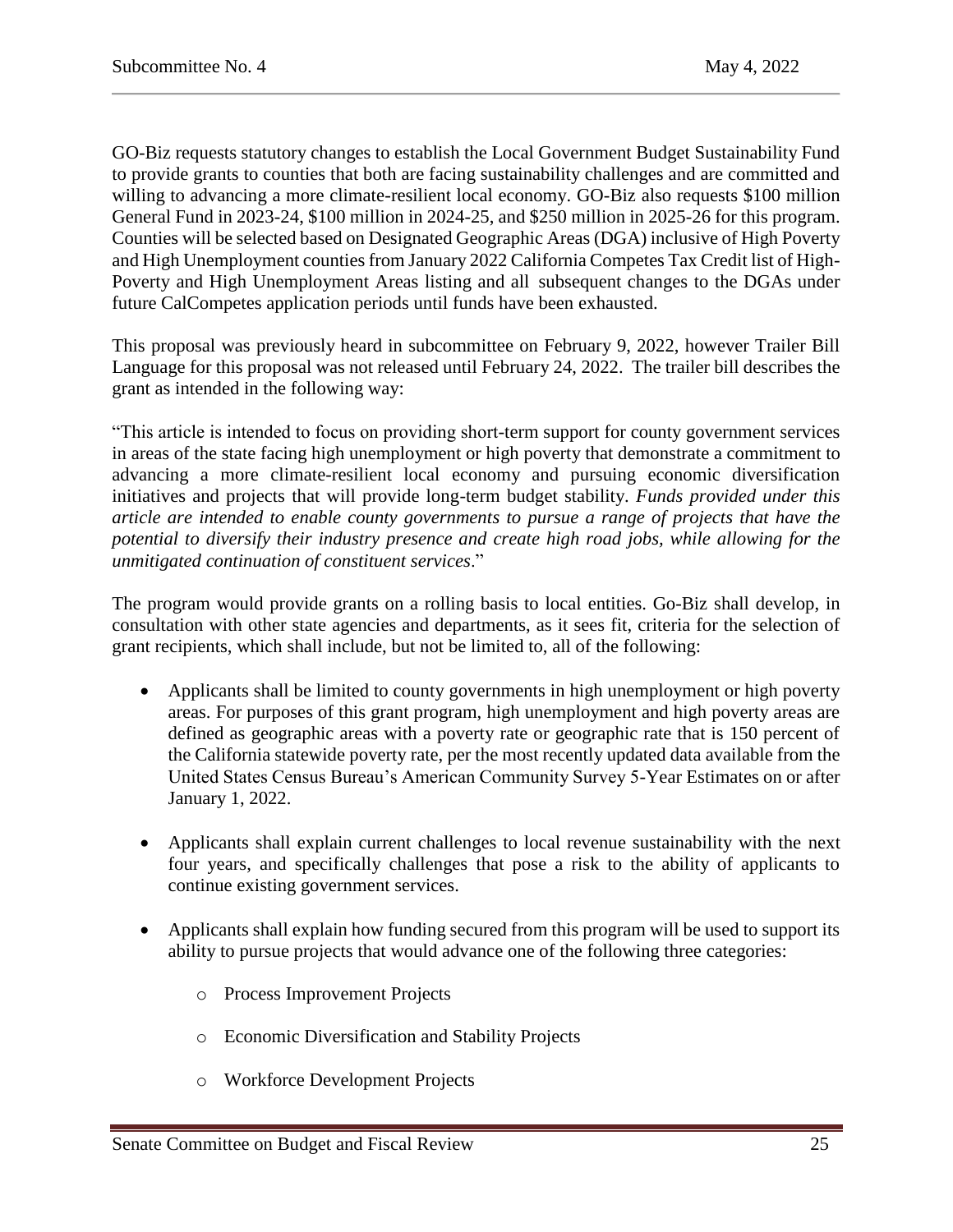Go-Biz shall report to the Legislature on an annual basis on the dollar amounts and number of grants provided to each local entity.

The office shall evaluate and prioritize grants, to the extent permissible under state and federal equal protection laws, in accordance with the following criteria:

- Assessment of proposal details
- Assessment of coalition-building capacity
- Other qualitative and quantitative measures determined by the specific project or grant application utilizing these funds for required match funding.

Eligible uses for grant funds shall include, but are not limited to:

- Staffing requirements, position classifications, and wages
- Projects Costs
- Match Funding

## **Legislative Analyst's Comments:**

The 2021-22 Budget Act included \$600 million one-time American Recovery Plan (ARP) Act fiscal relief funds to start a Community Economic Resilience Fund (CERF), a new grant program for regions to develop and implement regional plans to diversify their economies and develop sustainable industries, including zero-emission vehicle infrastructure, climate resilience, transit systems, biomass projects, offshore wind, and oil well capping and remediation. As of early February 2022, the Governor's Office of Planning and Research, the California Labor Workforce Development Agency, and GO-Biz still are developing the CERF. Proposed budget bill language in Control Section 11.96 would change the funding source for the CERF from federal ARP fiscal relief funds to General Fund.

The LAO notes that the Administration is still developing its statewide economic recovery and economic diversification framework, the Just Transition Roadmap, and the CERF. Once the Administration has more clearly articulated its economic recovery and economic diversification objectives, it may be able to better answer the following questions:

- Would the Local Government Budget Sustainability Fund Complement Other State Economic Development Initiatives? The proposal lacks many key details, such as what projects would be eligible and the award criteria. We cannot evaluate the merits of this proposal until we better understand the objectives of the CERF in the context of the statewide Just Transition framework.
- What Amount of Funding Is Appropriate and Necessary? The proposal does not provide a justification for the amount requested. The CERF was funded at \$600 million. The proposed Local Government Budget Sustainability Fund, which is intended to fill gaps in the CERF, is a relatively large amount of money. With more information about the scope of the Administration's statewide economic diversification objectives, the Legislature will be able to better assess whether a total of \$600 million, \$1.05 billion, or some other amount is most appropriate.

## **Staff Comments:**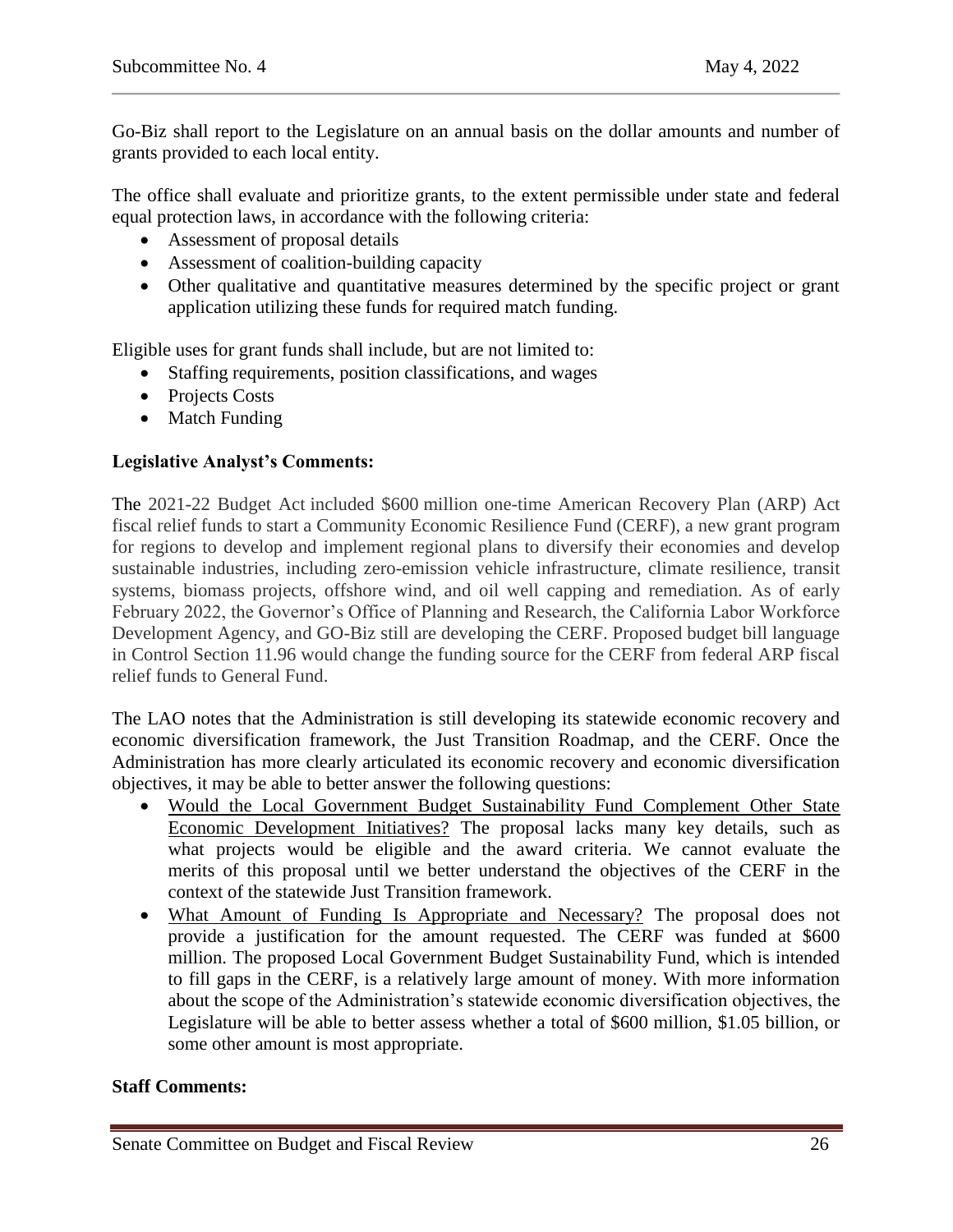Staff is concerned that the proposal provides broad discretion to Go-Biz to set project criteria and funding amount and the Legislature does not have a clear understanding of how projects would actually be selected, funded, and provided oversight. Staff is also concerned that the proposal does not seem to have a clear path to meeting the intent noted; while funds for projects may be needed, it is unclear that investment towards future economic improvements protect constituent services in the short term. Finally, Staff notes that funds are not appropriated until 2023-24, and given the need for additional clarity on the proposal, the Legislature may wish to ask for an updated proposal to be instead submitted in the next budget cycle.

## **Suggested Questions:**

- Specifically, how does this proposal complement the CERF program?
- How did the Administration determine the amount of funding needed for this proposal? Why is the funding split - \$100 m for the first two years and \$250 million the last year?
- How much in grant funding would each local entity likely receive?
- How does the grant provide for the immediate needs of local governments in stabilizing revenue for local constituent services as noted in the intent language?
- What feedback has the Administration received from local government entities that may be eligible for these funds?
- Why did the Administration provide Go-Biz with broad discretion in setting grant criteria and funding amounts?
- What accountability measures are in place to ensure funds are used appropriately and projects are meeting their objectives?

#### **Staff Recommendation:** Hold Open

## <span id="page-26-0"></span>**Issue 23: Combatting Organized Retail Theft**

**Budget Request.** The Governor's budget requests \$20 million one-time General Fund in 2022-23 for GO-Biz to develop and distribute grants to small businesses that have been the victim of retail theft or that have suffered damage caused during retail theft incidents. The \$20 million is part of a larger request on combating organized retail theft. This Subcommittee will focus on the GO-Biz funding. This proposal was heard on February 9, 2022, however at that time trailer bill language describing the program was not available. Trailer bill language was released on April 25, 2022 on the Department of Finance Website.

The Trailer Bill provides the following details on the proposal:

To be eligible for the program, a small business must be: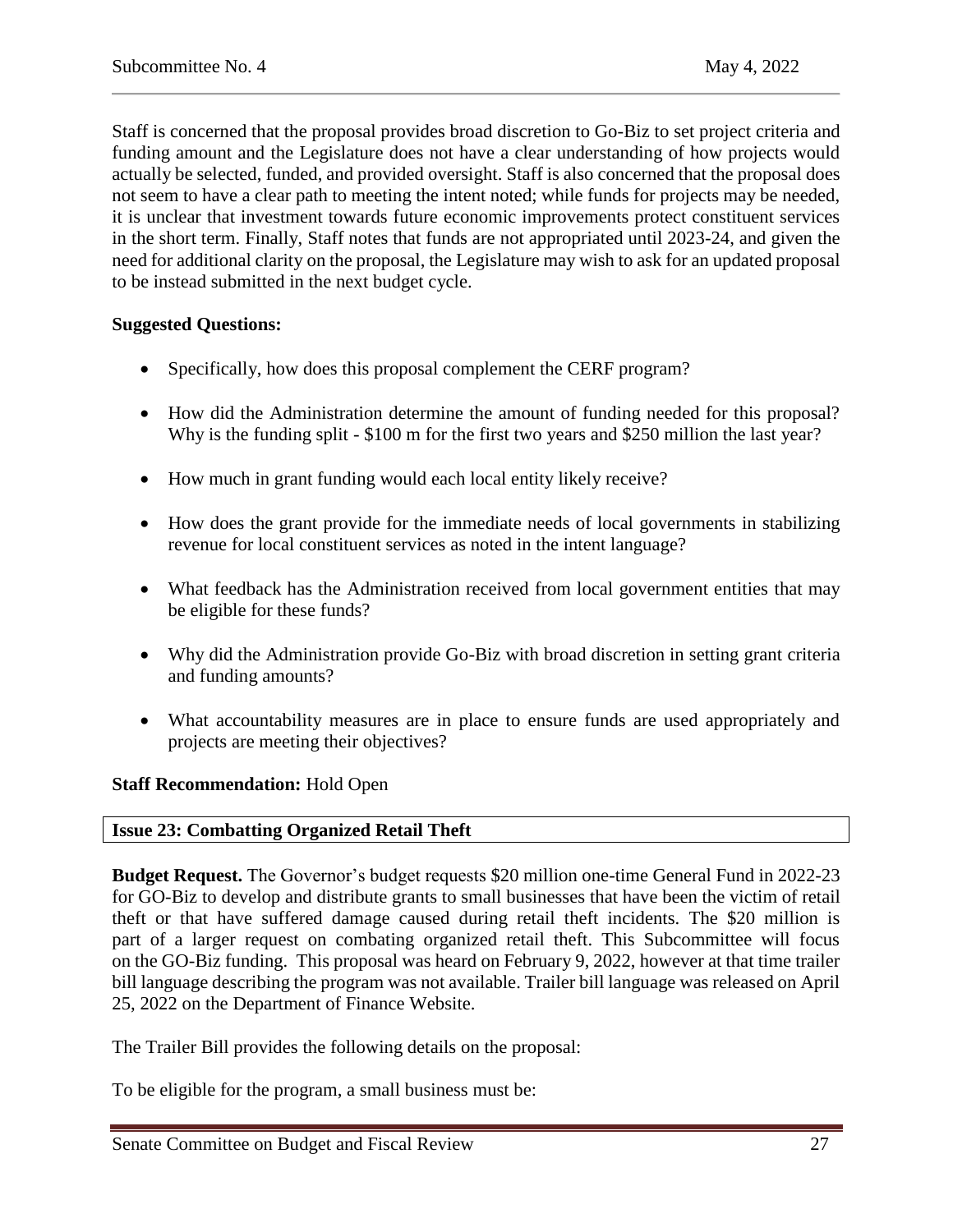1) A small business as defined:

a. A sole proprietor, independent contractor, 1099 employee, C-corporation, S-corporation, cooperative, limited liability company, partnership, or limited partnership, with an annual gross revenue of no greater than five million dollars (\$5,000,000), but greater than five thousand dollars (\$5,000), in their most recent taxable year

b. A registered  $501(c)(3)$ ,  $501(c)(6)$ , or  $501(c)(19)$  nonprofit entity with an annual gross revenue of no greater than five million dollars (\$5,000,000), but greater than five thousand dollars (\$5,000), in their most recent taxable year.

2) Experienced retail theft at their commercial property on or after January 1, 2022

3) Is currently active or operating or has a plan to reopen when repairs have been made to the applicant's business

4) Provide documents including business permit, state tax return, copy of filing with Secretary of State

5) Acceptable form of government-issued photo identification.

Defines retail theft to mean a crime or crimes in California that meets the following:

1) Robbery, as defined in Section 211 of the Penal Code

2) Arson, as defined in Section 451 of the Penal Code.

3) Burglary, as defined in Penal Code Section 459.

4) Shoplifting, as defined in Section 459.5 of the Penal Code.

5) Larceny, as defined in Section 484 of the Penal Code.

6) Grand theft, as defined in Section 487 of the Penal Code.

7) Petty theft, as defined in Section 488 of the Penal Code.

8) Vandalism, as defined in Section 594 of the Penal Code.

9) Trespassing, as defined in Section 602 of the Penal Code .

Provides that the retail theft was reported to law enforcement agency that accepted the report and either the law enforcement agency concluded the business was a victim of retail theft or an insurance claim concluded the business was a victim of retail theft. Results in cumulative physical losses of over \$5,000. These losses would not include those covered by insurance.

Grants will be awarded on a first come, first serve basis as follows:

1) \$5,000 for applicants with an annual gross revenue greater than \$5,000 and up to \$100,000 in their most recent taxable year

2) \$15,000 for applicants with an annual gross revenue greater than \$100,000 and up to \$1,000,000 in their most recent taxable year.

3) \$25,000 for applicants with an annual gross revenue greater than \$1,000,000 and up to \$5,000,000.

Of the total fifteen percent would be used for Administrative costs. According to CalOSBA and GoBiz, this allocation allows for three percent for staffing within the state agency, and the remaining twelve percent to contract with a vendor to do the complex work of verifying documentation as noted above.

#### **Staff Comments:**